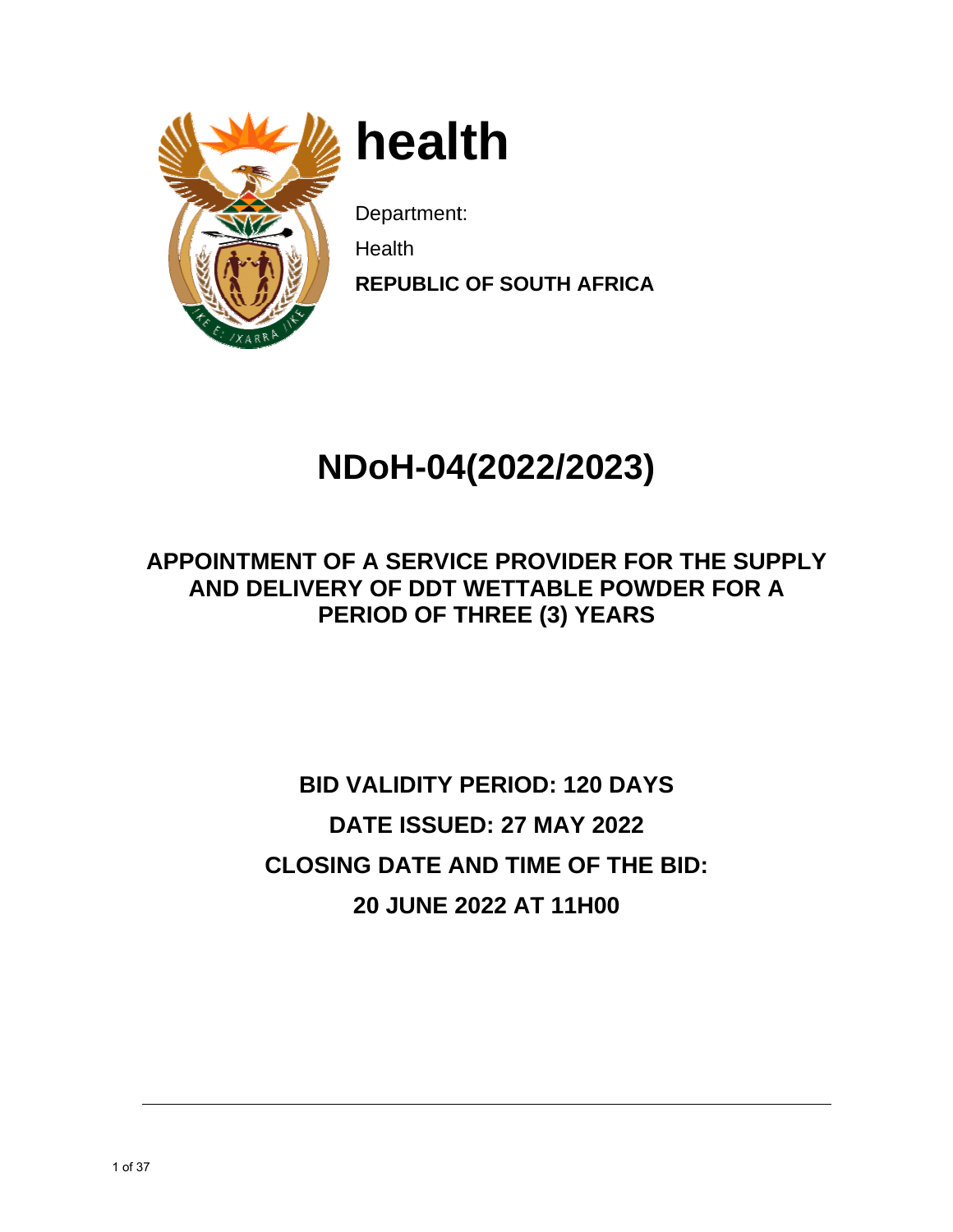## PART A INVITATION TO BID

|                                                                            |                                                                                                                                                                                                                        | YOU ARE HEREBY INVITED TO BID FOR REQUIREMENTS OF THE NATIONAL DEPARTMENT OF HEALTH.                                                                                 |                         |                                                |             |                              |                              |
|----------------------------------------------------------------------------|------------------------------------------------------------------------------------------------------------------------------------------------------------------------------------------------------------------------|----------------------------------------------------------------------------------------------------------------------------------------------------------------------|-------------------------|------------------------------------------------|-------------|------------------------------|------------------------------|
| <b>BID NUMBER:</b>                                                         | NDOH 04/2022-2023                                                                                                                                                                                                      | <b>CLOSING DATE:</b>                                                                                                                                                 |                         | 20 June 2022                                   |             | <b>CLOSING TIME:</b>         | 11:00                        |
| <b>DESCRIPTION</b>                                                         |                                                                                                                                                                                                                        | Appointment of a service provider for the supply and delivery of DDT Wettable powder for a period of three (03) years.                                               |                         |                                                |             |                              |                              |
|                                                                            |                                                                                                                                                                                                                        | BID RESPONSE DOCUMENTS MAY BE DEPOSITED IN THE BID BOX SITUATED AT (STREET ADDRESS)                                                                                  |                         |                                                |             |                              |                              |
|                                                                            |                                                                                                                                                                                                                        | National Department of Health; Dr AB Xuma Building, 1112 Voortrekker Road; Thaba Tshwane; Pretoria.                                                                  |                         |                                                |             |                              |                              |
|                                                                            |                                                                                                                                                                                                                        |                                                                                                                                                                      |                         |                                                |             |                              |                              |
|                                                                            |                                                                                                                                                                                                                        |                                                                                                                                                                      |                         |                                                |             |                              |                              |
|                                                                            |                                                                                                                                                                                                                        |                                                                                                                                                                      |                         |                                                |             |                              |                              |
|                                                                            |                                                                                                                                                                                                                        |                                                                                                                                                                      |                         |                                                |             |                              |                              |
| BIDDING PROCEDURE ENQUIRIES MAY BE DIRECTED TO                             |                                                                                                                                                                                                                        |                                                                                                                                                                      |                         | <b>TECHNICAL ENQUIRIES MAY BE DIRECTED TO:</b> |             |                              |                              |
| <b>CONTACT PERSON</b>                                                      |                                                                                                                                                                                                                        |                                                                                                                                                                      | <b>CONTACT PERSON</b>   |                                                |             |                              |                              |
| TELEPHONE NUMBER                                                           |                                                                                                                                                                                                                        |                                                                                                                                                                      | TELEPHONE NUMBER        |                                                |             |                              |                              |
| <b>FACSIMILE NUMBER</b>                                                    |                                                                                                                                                                                                                        |                                                                                                                                                                      | <b>FACSIMILE NUMBER</b> |                                                |             |                              |                              |
| <b>E-MAIL ADDRESS</b>                                                      | tenders@health.gov.za                                                                                                                                                                                                  |                                                                                                                                                                      | <b>E-MAIL ADDRESS</b>   |                                                |             |                              | tenders@health.gov.za        |
| <b>SUPPLIER INFORMATION</b>                                                |                                                                                                                                                                                                                        |                                                                                                                                                                      |                         |                                                |             |                              |                              |
| NAME OF BIDDER                                                             |                                                                                                                                                                                                                        |                                                                                                                                                                      |                         |                                                |             |                              |                              |
| POSTAL ADDRESS                                                             |                                                                                                                                                                                                                        |                                                                                                                                                                      |                         |                                                |             |                              |                              |
| STREET ADDRESS                                                             |                                                                                                                                                                                                                        |                                                                                                                                                                      |                         |                                                |             |                              |                              |
| <b>TELEPHONE NUMBER</b>                                                    | CODE                                                                                                                                                                                                                   |                                                                                                                                                                      |                         | <b>NUMBER</b>                                  |             |                              |                              |
| <b>CELLPHONE NUMBER</b>                                                    |                                                                                                                                                                                                                        |                                                                                                                                                                      |                         |                                                |             |                              |                              |
| <b>FACSIMILE NUMBER</b>                                                    | CODE                                                                                                                                                                                                                   |                                                                                                                                                                      |                         | <b>NUMBER</b>                                  |             |                              |                              |
| E-MAIL ADDRESS                                                             |                                                                                                                                                                                                                        |                                                                                                                                                                      |                         |                                                |             |                              |                              |
| <b>REGISTRATION</b><br><b>VAT</b>                                          |                                                                                                                                                                                                                        |                                                                                                                                                                      |                         |                                                |             |                              |                              |
| <b>NUMBER</b>                                                              |                                                                                                                                                                                                                        |                                                                                                                                                                      |                         |                                                |             |                              |                              |
| <b>SUPPLIER</b><br><b>COMPLIANCE STATUS</b>                                | <b>TAX</b><br>COMPLIANCE                                                                                                                                                                                               |                                                                                                                                                                      |                         | <b>CENTRAL</b><br><b>SUPPLIER</b>              |             |                              |                              |
|                                                                            | <b>SYSTEM PIN:</b>                                                                                                                                                                                                     |                                                                                                                                                                      | <b>OR</b>               | <b>DATABASE</b>                                |             |                              |                              |
|                                                                            |                                                                                                                                                                                                                        |                                                                                                                                                                      |                         | No:                                            | <b>MAAA</b> |                              |                              |
| <b>B-BBEE STATUS</b>                                                       |                                                                                                                                                                                                                        | <b>TICK APPLICABLE BOX]</b>                                                                                                                                          |                         | <b>B-BBEE STATUS LEVEL SWORN</b>               |             |                              | <b>[TICK APPLICABLE BOX]</b> |
| <b>LEVEL VERIFICATION</b>                                                  |                                                                                                                                                                                                                        |                                                                                                                                                                      | AFFIDAVIT               |                                                |             |                              |                              |
| <b>CERTIFICATE</b>                                                         | $\Box$ Yes                                                                                                                                                                                                             | $\Box$ No                                                                                                                                                            |                         |                                                |             | $\sqsupset$ Yes              | $\Box$ No                    |
|                                                                            |                                                                                                                                                                                                                        |                                                                                                                                                                      |                         |                                                |             |                              |                              |
|                                                                            |                                                                                                                                                                                                                        | [A B-BBEE STATUS LEVEL VERIFICATION CERTIFICATE/ SWORN AFFIDAVIT (FOR EMES & QSEs) MUST BE SUBMITTED IN<br><b>ORDER TO QUALIFY FOR PREFERENCE POINTS FOR B-BBEET</b> |                         |                                                |             |                              |                              |
| ARE YOU THE                                                                |                                                                                                                                                                                                                        |                                                                                                                                                                      |                         |                                                |             |                              |                              |
| <b>ACCREDITED</b>                                                          |                                                                                                                                                                                                                        |                                                                                                                                                                      |                         | ARE YOU A FOREIGN BASED                        |             |                              |                              |
| REPRESENTATIVE IN                                                          |                                                                                                                                                                                                                        |                                                                                                                                                                      |                         | SUPPLIER FOR THE GOODS                         |             | $\Box$ Yes                   | $\square$ No                 |
| SOUTH AFRICA FOR<br>THE GOODS                                              | $\Box$ Yes                                                                                                                                                                                                             | $\Box$ No                                                                                                                                                            |                         | <b>/SERVICES/WORKS OFFERED?</b>                |             | [IF YES, ANSWER THE          |                              |
| /SERVICES /WORKS                                                           | [IF YES ENCLOSE PROOF]                                                                                                                                                                                                 |                                                                                                                                                                      |                         |                                                |             | <b>QUESTIONNAIRE BELOW 1</b> |                              |
| OFFERED?                                                                   |                                                                                                                                                                                                                        |                                                                                                                                                                      |                         |                                                |             |                              |                              |
| <b>QUESTIONNAIRE TO BIDDING FOREIGN SUPPLIERS</b>                          |                                                                                                                                                                                                                        |                                                                                                                                                                      |                         |                                                |             |                              |                              |
|                                                                            |                                                                                                                                                                                                                        | IS THE ENTITY A RESIDENT OF THE REPUBLIC OF SOUTH AFRICA (RSA)?                                                                                                      |                         |                                                |             |                              | $\Box$ YES $\Box$ NO         |
| DOES THE ENTITY HAVE A BRANCH IN THE RSA?<br>$YES \Box NO$                 |                                                                                                                                                                                                                        |                                                                                                                                                                      |                         |                                                |             |                              |                              |
| $YES \t{No}$<br>DOES THE ENTITY HAVE A PERMANENT ESTABLISHMENT IN THE RSA? |                                                                                                                                                                                                                        |                                                                                                                                                                      |                         |                                                |             |                              |                              |
| YES $\Box$ NO<br>DOES THE ENTITY HAVE ANY SOURCE OF INCOME IN THE RSA?     |                                                                                                                                                                                                                        |                                                                                                                                                                      |                         |                                                |             |                              |                              |
|                                                                            | $YES \Box NO$<br>IS THE ENTITY LIABLE IN THE RSA FOR ANY FORM OF TAXATION?                                                                                                                                             |                                                                                                                                                                      |                         |                                                |             |                              |                              |
|                                                                            | IF THE ANSWER IS "NO" TO ALL OF THE ABOVE, THEN IT IS NOT A REQUIREMENT TO REGISTER FOR A TAX COMPLIANCE STATUS<br>SYSTEM PIN CODE FROM THE SOUTH AFRICAN REVENUE SERVICE (SARS) AND IF NOT REGISTER AS PER 2.3 BELOW. |                                                                                                                                                                      |                         |                                                |             |                              |                              |
|                                                                            |                                                                                                                                                                                                                        |                                                                                                                                                                      |                         |                                                |             |                              |                              |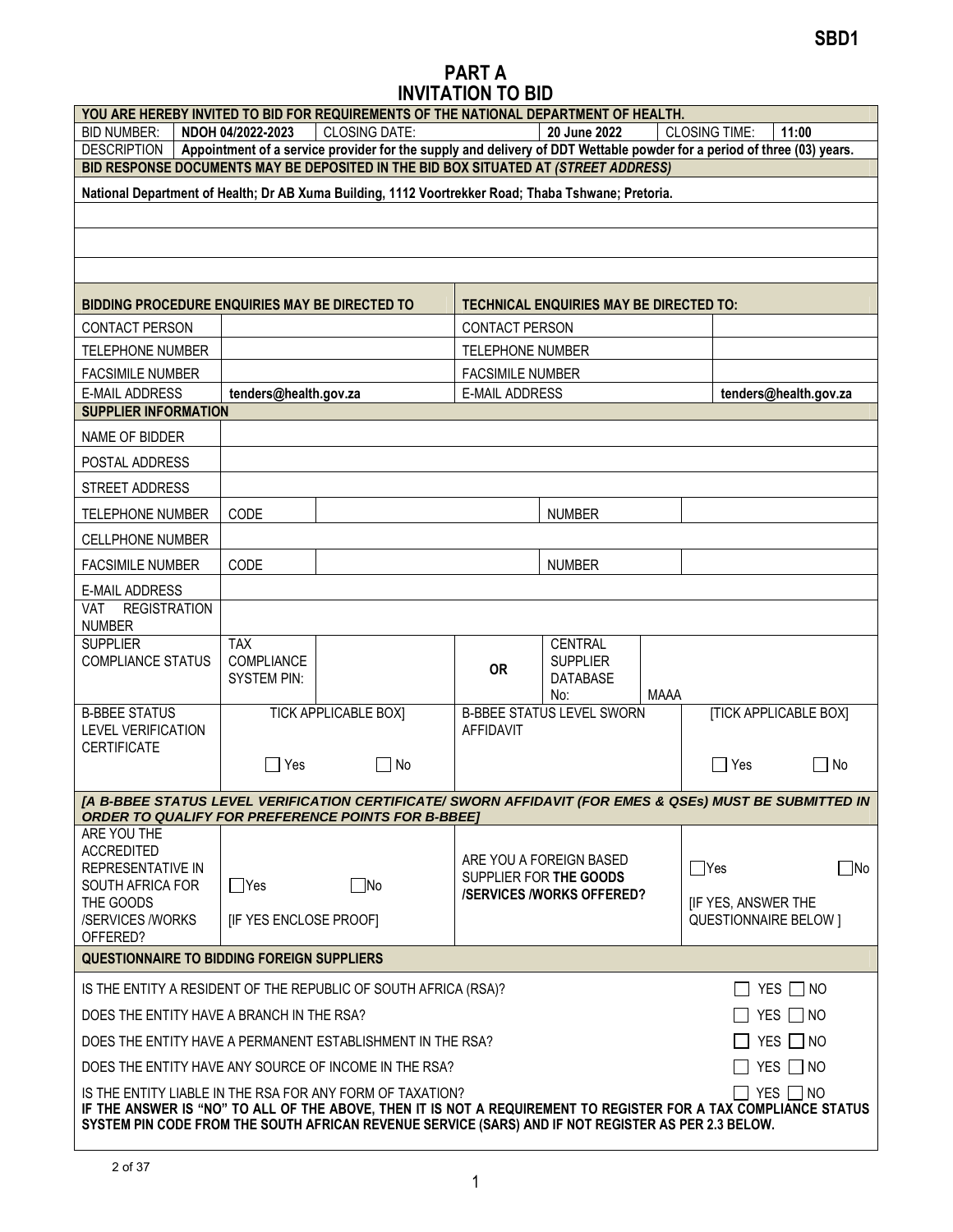PART B TERMS AND CONDITIONS FOR BIDDING

| Ч. |  |  |  | <b>BID SUBMISSION:</b> |  |
|----|--|--|--|------------------------|--|
|----|--|--|--|------------------------|--|

- 1.1. BIDS MUST BE DELIVERED BY THE STIPULATED TIME TO THE CORRECT ADDRESS. LATE BIDS WILL NOT BE ACCEPTED FOR CONSIDERATION.
- 1.2. ALL BIDS MUST BE SUBMITTED ON THE OFFICIAL FORMS PROVIDED–(NOT TO BE RE-TYPED) OR IN THE MANNER PRESCRIBED IN THE BID DOCUMENT.
- 1.3. THIS BID IS SUBJECT TO THE PREFERENTIAL PROCUREMENT POLICY FRAMEWORK ACT, 2000 AND THE PREFERENTIAL PROCUREMENT REGULATIONS, 2017, THE GENERAL CONDITIONS OF CONTRACT (GCC) AND, IF APPLICABLE, ANY OTHER SPECIAL CONDITIONS OF CONTRACT.
- 1.4. THE SUCCESSFUL BIDDER WILL BE REQUIRED TO FILL IN AND SIGN A WRITTEN CONTRACT FORM (SBD7).

#### 2. TAX COMPLIANCE REQUIREMENTS

- 2.1 BIDDERS MUST ENSURE COMPLIANCE WITH THEIR TAX OBLIGATIONS.
- 2.2 BIDDERS ARE REQUIRED TO SUBMIT THEIR UNIQUE PERSONAL IDENTIFICATION NUMBER (PIN) ISSUED BY SARS TO ENABLE THE ORGAN OF STATE TO VERIFY THE TAXPAYER'S PROFILE AND TAX STATUS.
- 2.3 APPLICATION FOR TAX COMPLIANCE STATUS (TCS) PIN MAY BE MADE VIA E-FILING THROUGH THE SARS WEBSITE WWW.SARS.GOV.ZA.
- 2.4 BIDDERS MAY ALSO SUBMIT A PRINTED TCS CERTIFICATE TOGETHER WITH THE BID.
- 2.5 IN BIDS WHERE CONSORTIA / JOINT VENTURES / SUB-CONTRACTORS ARE INVOLVED, EACH PARTY MUST SUBMIT A SEPARATE TCS CERTIFICATE / PIN / CSD NUMBER.
- 2.6 WHERE NO TCS PIN IS AVAILABLE BUT THE BIDDER IS REGISTERED ON THE CENTRAL SUPPLIER DATABASE (CSD), A CSD NUMBER MUST BE PROVIDED.
- 2.7 NO BIDS WILL BE CONSIDERED FROM PERSONS IN THE SERVICE OF THE STATE, COMPANIES WITH DIRECTORS WHO ARE PERSONS IN THE SERVICE OF THE STATE, OR CLOSE CORPORATIONS WITH MEMBERS PERSONS IN THE SERVICE OF THE STATE."

#### NB: FAILURE TO PROVIDE / OR COMPLY WITH ANY OF THE ABOVE PARTICULARS MAY RENDER THE BID INVALID.

| SIGNATURE OF BIDDER:                                                                                       |  |
|------------------------------------------------------------------------------------------------------------|--|
| CAPACITY UNDER WHICH THIS BID IS SIGNED:<br>(Proof of authority must be submitted e.g. company resolution) |  |

DATE: <u>matrices</u>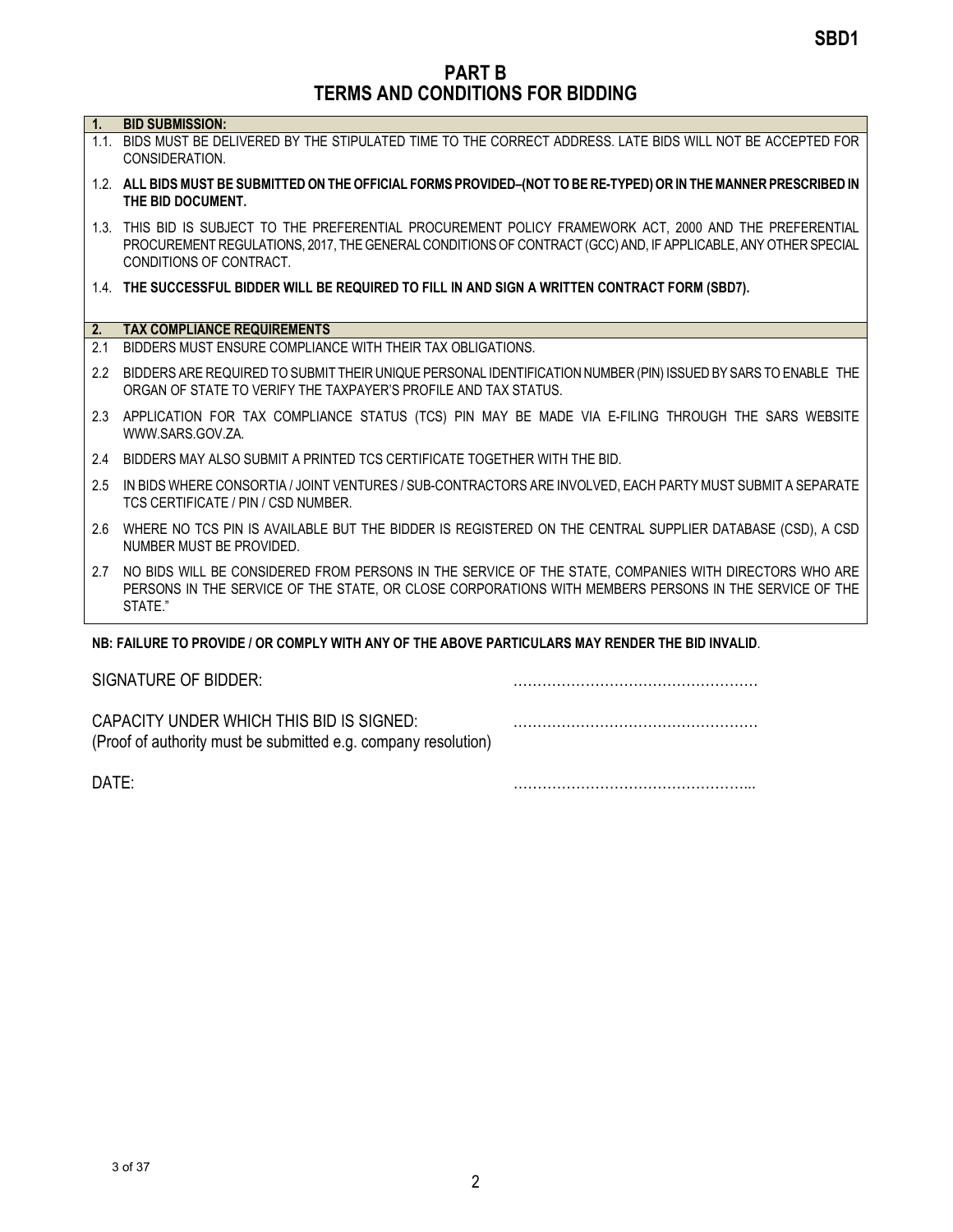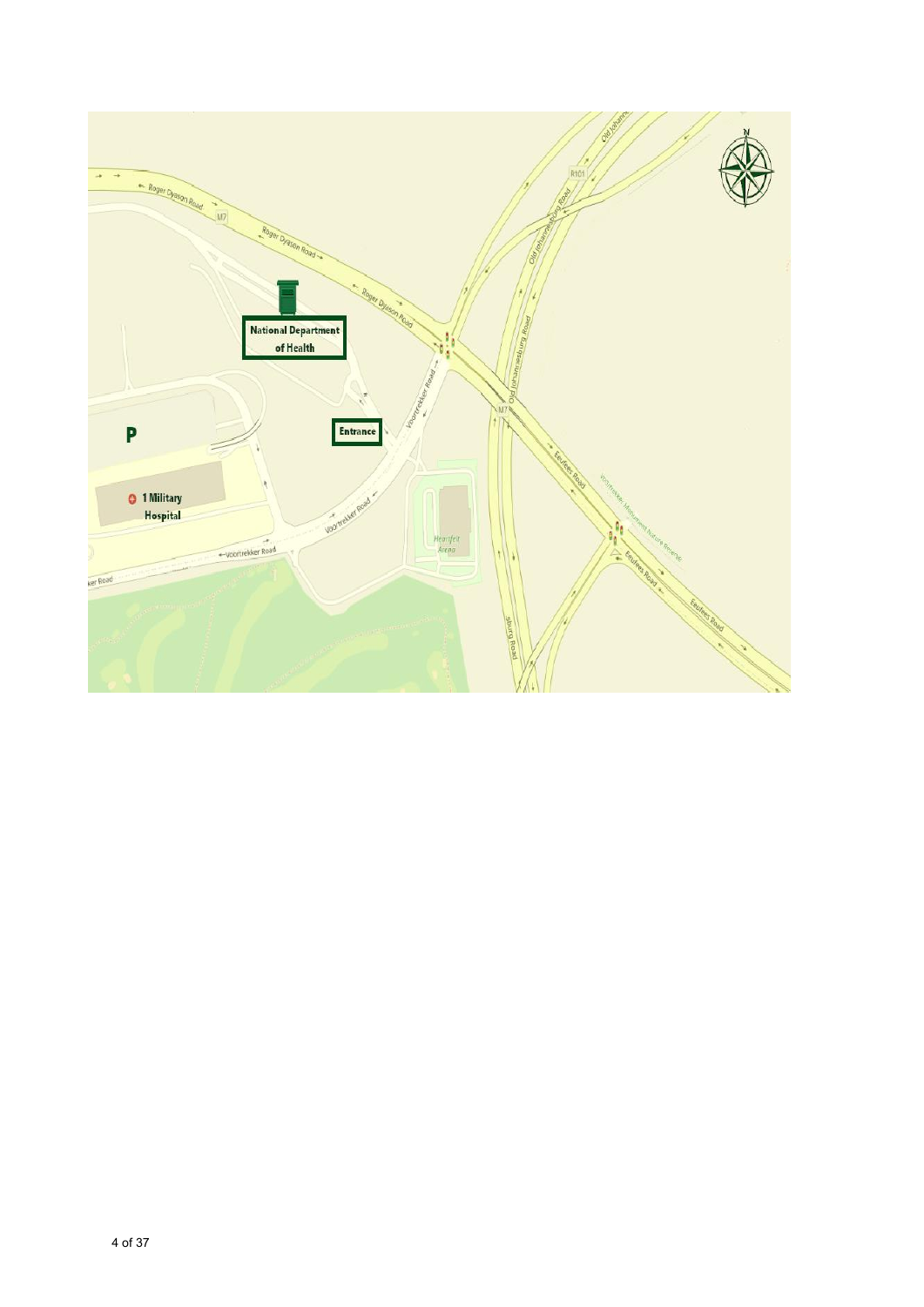## **THE NATIONAL TREASURY**

## **Republic of South Africa**



## **GOVERNMENT PROCUREMENT:**

## **GENERAL CONDITIONS OF CONTRACT**

**July 2010**

**\_\_\_\_\_\_\_\_\_\_\_\_\_\_\_\_\_\_\_\_\_\_\_\_\_\_\_\_\_\_\_\_\_\_\_\_\_\_\_\_\_\_\_\_\_\_\_\_\_\_\_\_\_\_\_\_\_\_\_\_\_\_\_\_\_\_\_\_\_**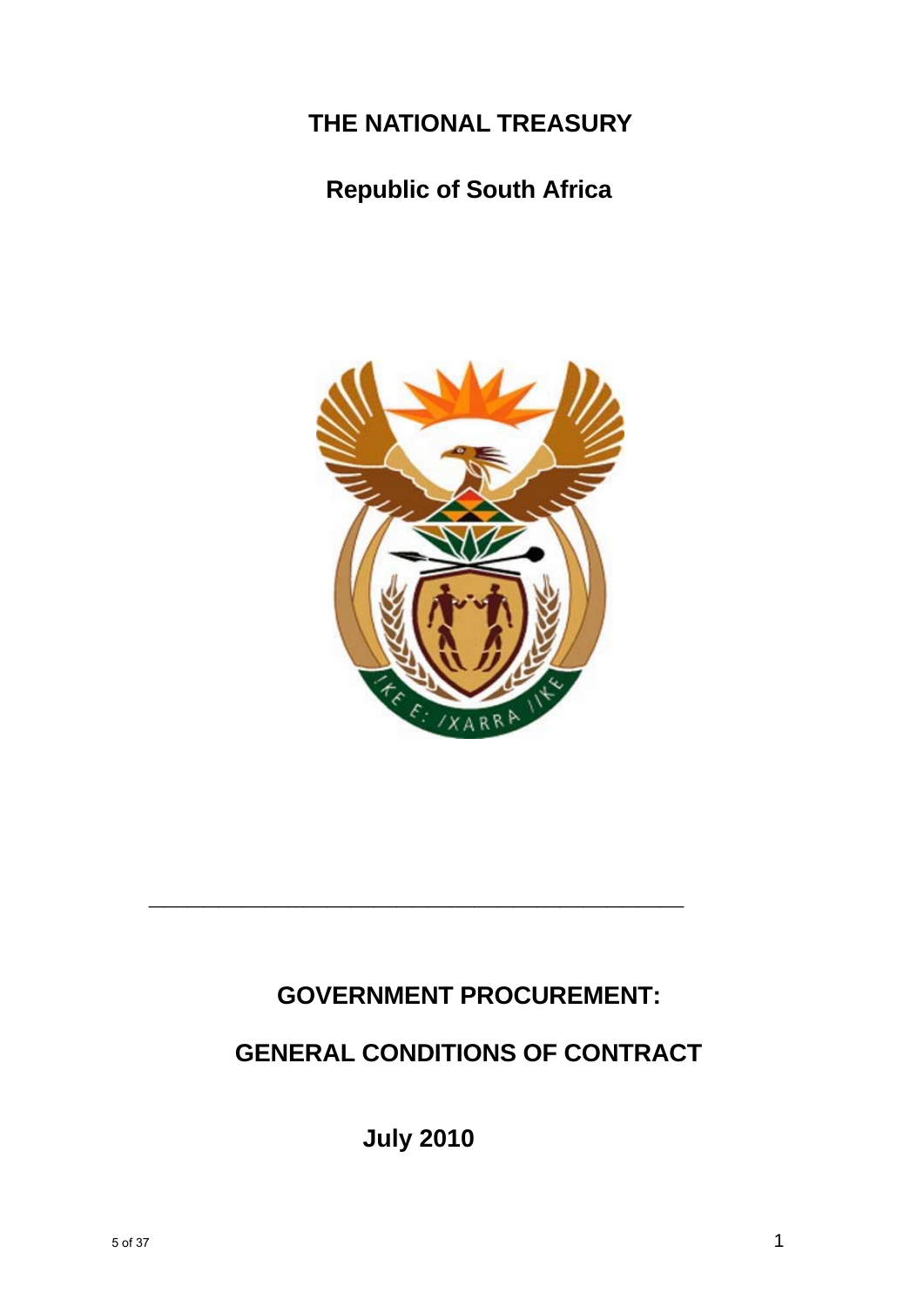## **GOVERNMENT PROCUREMENT**

## **GENERAL CONDITIONS OF CONTRACT July 2010**

## **NOTES**

The purpose of this document is to:

- (i) Draw special attention to certain general conditions applicable to government bids, contracts and orders; and
- (ii) To ensure that clients be familiar with regard to the rights and obligations of all parties involved in doing business with government.

 In this document words in the singular also mean in the plural and vice versa and words in the masculine also mean in the feminine and neuter.

- The General Conditions of Contract will form part of all bid documents and may not be amended.
- Special Conditions of Contract (SCC) relevant to a specific bid, should be compiled separately for every bid (if (applicable) and will supplement the General Conditions of Contract. Whenever there is a conflict, the provisions in the SCC shall prevail.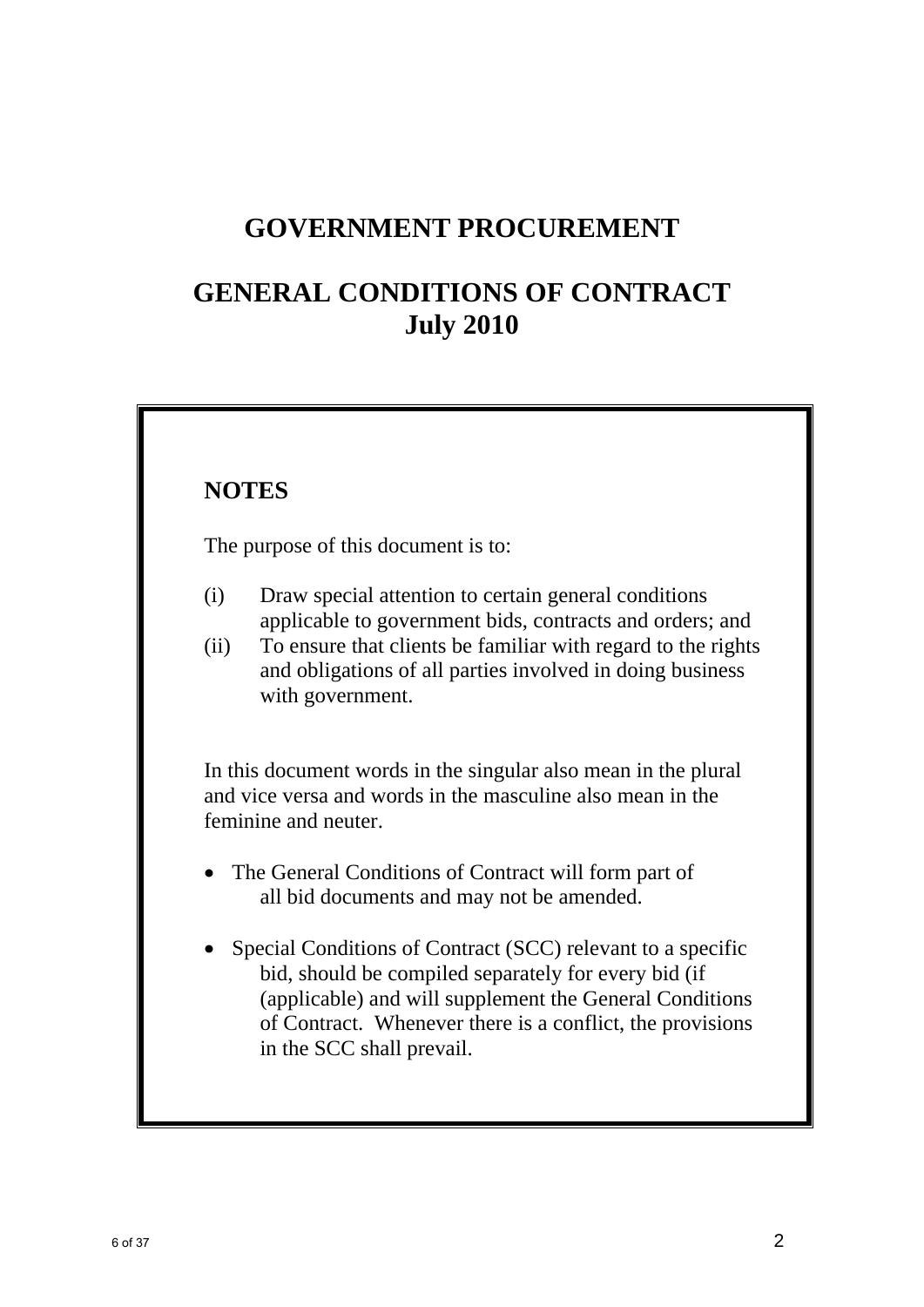## **TABLE OF CLAUSES**

- 1. Definitions
- 2. Application
- 3. General
- 4. Standards
- 5. Use of contract documents and information; inspection
- 6. Patent rights
- 7. Performance security
- 8. Inspections, tests and analysis
- 9. Packing
- 10. Delivery and documents
- 11. Insurance
- 12. Transportation
- 13. Incidental services
- 14. Spare parts
- 15. Warranty
- 16. Payment
- 17. Prices
- 18. Contract amendments
- 19. Assignment
- 20. Subcontracts
- 21. Delays in the supplier's performance
- 22. Penalties
- 23. Termination for default
- 24. Dumping and countervailing duties
- 25. Force Majeure
- 26. Termination for insolvency
- 27. Settlement of disputes
- 28. Limitation of liability
- 29. Governing language
- 30. Applicable law
- 31. Notices
- 32. Taxes and duties
- 33. National Industrial Participation Programme (NIPP)
- 34. Prohibition of restrictive practices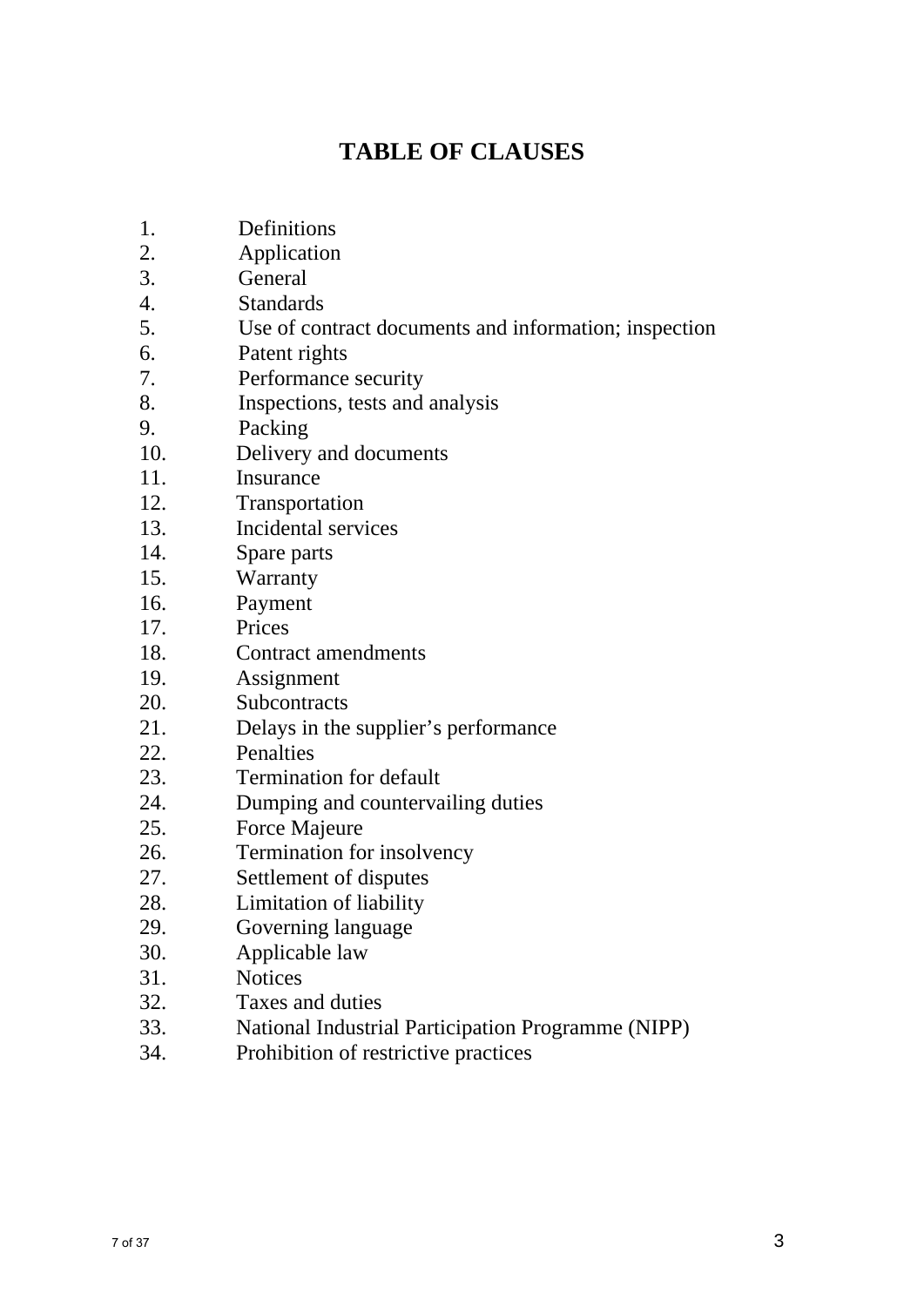## **General Conditions of Contract**

| 1. Definitions | 1.  | The following terms shall be interpreted as indicated:                                                                                                                                                                                                                                                                                                                                                     |
|----------------|-----|------------------------------------------------------------------------------------------------------------------------------------------------------------------------------------------------------------------------------------------------------------------------------------------------------------------------------------------------------------------------------------------------------------|
|                | 1.1 | "Closing time" means the date and hour specified in the bidding<br>documents for the receipt of bids.                                                                                                                                                                                                                                                                                                      |
|                | 1.2 | "Contract" means the written agreement entered into between the<br>purchaser and the supplier, as recorded in the contract form signed by<br>the parties, including all attachments and appendices thereto and all<br>documents incorporated by reference therein.                                                                                                                                         |
|                | 1.3 | "Contract price" means the price payable to the supplier under the<br>contract for the full and proper performance of his contractual<br>obligations.                                                                                                                                                                                                                                                      |
|                | 1.4 | "Corrupt practice" means the offering, giving, receiving, or soliciting<br>of any thing of value to influence the action of a public official in the<br>procurement process or in contract execution.                                                                                                                                                                                                      |
|                | 1.5 | "Countervailing duties" are imposed in cases where an enterprise<br>abroad is subsidized by its government and encouraged to market its<br>products internationally.                                                                                                                                                                                                                                       |
|                | 1.6 | "Country of origin" means the place where the goods were mined,<br>grown or produced or from which the services are supplied. Goods are<br>produced when, through manufacturing, processing or substantial and<br>major assembly of components, a commercially recognized new<br>product results that is substantially different in basic characteristics or<br>in purpose or utility from its components. |
|                | 1.7 | "Day" means calendar day.                                                                                                                                                                                                                                                                                                                                                                                  |
|                | 1.8 | "Delivery" means delivery in compliance of the conditions of the<br>contract or order.                                                                                                                                                                                                                                                                                                                     |
|                | 1.9 | "Delivery ex stock" means immediate delivery directly from stock<br>actually on hand.                                                                                                                                                                                                                                                                                                                      |
|                |     | 1.10 "Delivery into consignees store or to his site" means delivered and<br>unloaded in the specified store or depot or on the specified site in<br>compliance with the conditions of the contract or order, the supplier<br>bearing all risks and charges involved until the supplies are so<br>delivered and a valid receipt is obtained.                                                                |

1.11 "Dumping" occurs when a private enterprise abroad market its goods on own initiative in the RSA at lower prices than that of the country of origin and which have the potential to harm the local industries in the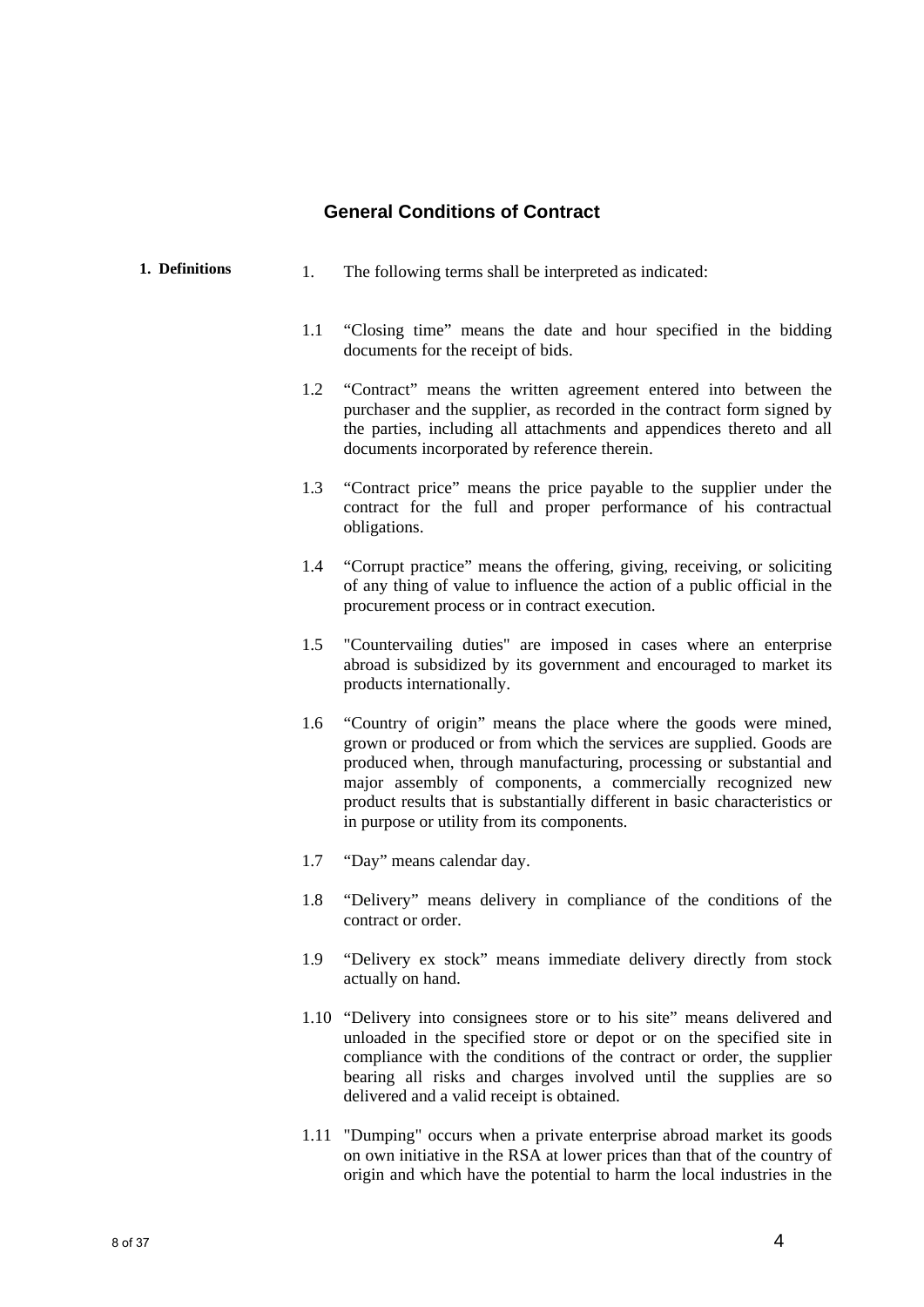RSA.

- 1.12 "Force majeure" means an event beyond the control of the supplier and not involving the supplier's fault or negligence and not foreseeable. Such events may include, but is not restricted to, acts of the purchaser in its sovereign capacity, wars or revolutions, fires, floods, epidemics, quarantine restrictions and freight embargoes.
- 1.13 "Fraudulent practice" means a misrepresentation of facts in order to influence a procurement process or the execution of a contract to the detriment of any bidder, and includes collusive practice among bidders (prior to or after bid submission) designed to establish bid prices at artificial non-competitive levels and to deprive the bidder of the benefits of free and open competition.
- 1.14 "GCC" means the General Conditions of Contract.
- 1.15 "Goods" means all of the equipment, machinery, and/or other materials that the supplier is required to supply to the purchaser under the contract.
- 1.16 "Imported content" means that portion of the bidding price represented by the cost of components, parts or materials which have been or are still to be imported (whether by the supplier or his subcontractors) and which costs are inclusive of the costs abroad, plus freight and other direct importation costs such as landing costs, dock dues, import duty, sales duty or other similar tax or duty at the South African place of entry as well as transportation and handling charges to the factory in the Republic where the supplies covered by the bid will be manufactured.
- 1.17 "Local content" means that portion of the bidding price which is not included in the imported content provided that local manufacture does take place.
- 1.18 "Manufacture" means the production of products in a factory using labour, materials, components and machinery and includes other related value-adding activities.
- 1.19 "Order" means an official written order issued for the supply of goods or works or the rendering of a service.
- 1.20 "Project site," where applicable, means the place indicated in bidding documents.
- 1.21 "Purchaser" means the organization purchasing the goods.
- 1.22 "Republic" means the Republic of South Africa.
- 1.23 "SCC" means the Special Conditions of Contract.
- 1.24 "Services" means those functional services ancillary to the supply of the goods, such as transportation and any other incidental services, such as installation, commissioning, provision of technical assistance, training, catering, gardening, security, maintenance and other such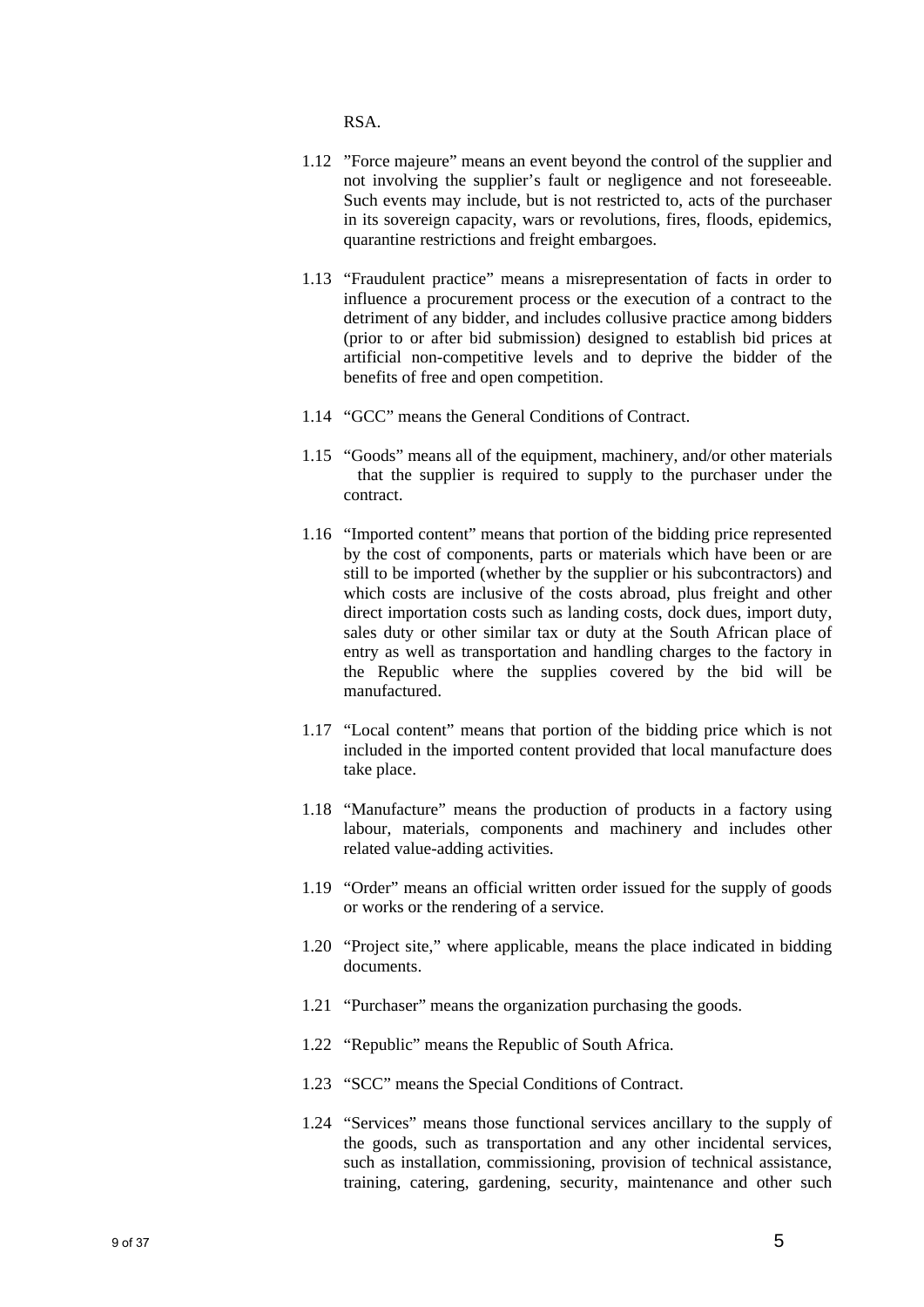obligations of the supplier covered under the contract.

- 1.25 "Written" or "in writing" means handwritten in ink or any form of electronic or mechanical writing.
- **2. Application** 2.1 These general conditions are applicable to all bids, contracts and orders including bids for functional and professional services, sales, hiring, letting and the granting or acquiring of rights, but excluding immovable property, unless otherwise indicated in the bidding documents.
	- 2.2 Where applicable, special conditions of contract are also laid down to cover specific supplies, services or works.
	- 2.3 Where such special conditions of contract are in conflict with these general conditions, the special conditions shall apply.
- **3. General** 3.1 Unless otherwise indicated in the bidding documents, the purchaser shall not be liable for any expense incurred in the preparation and submission of a bid. Where applicable a non-refundable fee for documents may be charged.
	- 3.2 With certain exceptions, invitations to bid are only published in the Government Tender Bulletin. The Government Tender Bulletin may be obtained directly from the Government Printer, Private Bag X85, Pretoria 0001, or accessed electronically from www.treasury.gov.za
- **4. Standards** 4.1 The goods supplied shall conform to the standards mentioned in the bidding documents and specifications.
- **5. Use of contract documents information; inspection.**  5.1 The supplier shall not, without the purchaser's prior written consent, disclose the contract, or any provision thereof, or any specification, plan, drawing, pattern, sample, or information furnished by or on behalf of the purchaser in connection therewith, to any person other than a person employed by the supplier in the performance of the contract. Disclosure to any such employed person shall be made in confidence and shall extend only so far as may be necessary for purposes of such performance.
	- 5.2 The supplier shall not, without the purchaser's prior written consent, make use of any document or information mentioned in GCC clause 5.1 except for purposes of performing the contract.
	- 5.3 Any document, other than the contract itself mentioned in GCC clause 5.1 shall remain the property of the purchaser and shall be returned (all copies) to the purchaser on completion of the supplier's performance under the contract if so required by the purchaser.
	- 5.4 The supplier shall permit the purchaser to inspect the supplier's records relating to the performance of the supplier and to have them audited by auditors appointed by the purchaser, if so required by the purchaser.

#### **6. Patent rights** 6.1 The supplier shall indemnify the purchaser against all third-party claims of infringement of patent, trademark, or industrial design rights arising from use of the goods or any part thereof by the purchaser.

**and**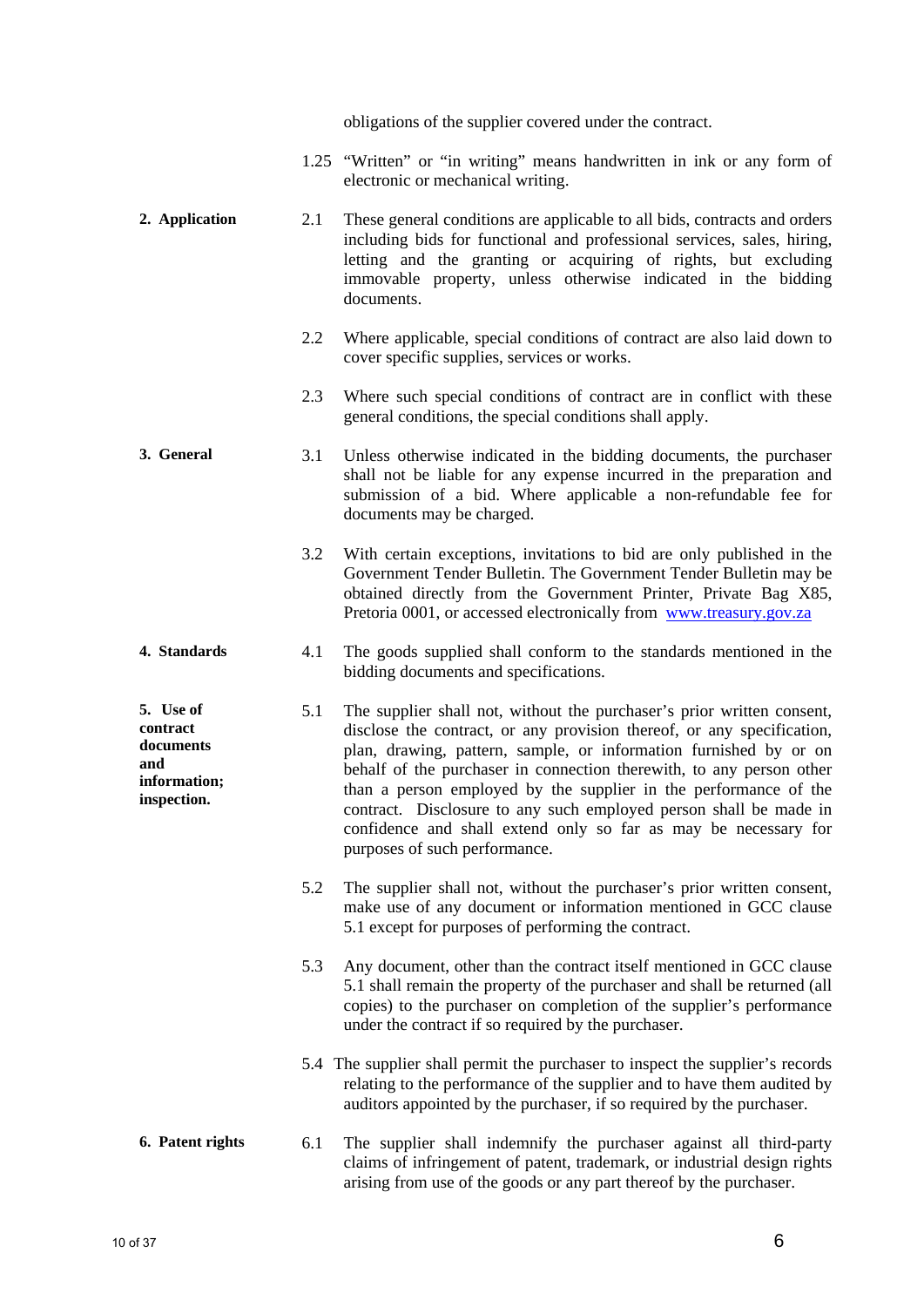|  | 7. Performance<br>security               | 7.1 | Within thirty (30) days of receipt of the notification of contract award,<br>the successful bidder shall furnish to the purchaser the performance<br>security of the amount specified in SCC.                                                                                                                                                                                              |
|--|------------------------------------------|-----|--------------------------------------------------------------------------------------------------------------------------------------------------------------------------------------------------------------------------------------------------------------------------------------------------------------------------------------------------------------------------------------------|
|  |                                          | 7.2 | The proceeds of the performance security shall be payable to the<br>purchaser as compensation for any loss resulting from the supplier's<br>failure to complete his obligations under the contract.                                                                                                                                                                                        |
|  |                                          | 7.3 | The performance security shall be denominated in the currency of the<br>contract, or in a freely convertible currency acceptable to the purchaser<br>and shall be in one of the following forms:                                                                                                                                                                                           |
|  |                                          |     | (a)<br>a bank guarantee or an irrevocable letter of credit issued by a<br>reputable bank located in the purchaser's country or abroad,<br>acceptable to the purchaser, in the form provided in the<br>bidding documents or another form acceptable to the<br>purchaser; or<br>a cashier's or certified cheque<br>(b)                                                                       |
|  |                                          | 7.4 | The performance security will be discharged by the purchaser and<br>returned to the supplier not later than thirty (30) days following the<br>date of completion of the supplier's performance obligations under the<br>contract, including any warranty obligations, unless otherwise<br>specified in SCC.                                                                                |
|  | 8. Inspections,<br>tests and<br>analyses | 8.1 | All pre-bidding testing will be for the account of the bidder.                                                                                                                                                                                                                                                                                                                             |
|  |                                          | 8.2 | If it is a bid condition that supplies to be produced or services to be<br>rendered should at any stage during production or execution or on<br>completion be subject to inspection, the premises of the bidder or<br>contractor shall be open, at all reasonable hours, for inspection by a<br>representative of the Department or an organization acting on behalf of<br>the Department. |
|  |                                          | 8.3 | If there are no inspection requirements indicated in the bidding<br>documents and no mention is made in the contract, but during the<br>contract period it is decided that inspections shall be carried out, the<br>purchaser shall itself make the necessary arrangements, including<br>payment arrangements with the testing authority concerned.                                        |
|  |                                          | 8.4 | If the inspections, tests and analyses referred to in clauses 8.2 and 8.3<br>show the supplies to be in accordance with the contract requirements,<br>the cost of the inspections, tests and analyses shall be defrayed by the<br>purchaser.                                                                                                                                               |
|  |                                          | 8.5 | Where the supplies or services referred to in clauses 8.2 and 8.3 do not<br>comply with the contract requirements, irrespective of whether such<br>supplies or services are accepted or not, the cost in connection with<br>these inspections, tests or analyses shall be defrayed by the supplier.                                                                                        |
|  |                                          | 8.6 | Supplies and services which are referred to in clauses 8.2 and 8.3 and<br>which do not comply with the contract requirements may be rejected.                                                                                                                                                                                                                                              |
|  |                                          | 8.7 | Any contract supplies may on or after delivery be inspected, tested or                                                                                                                                                                                                                                                                                                                     |
|  |                                          |     |                                                                                                                                                                                                                                                                                                                                                                                            |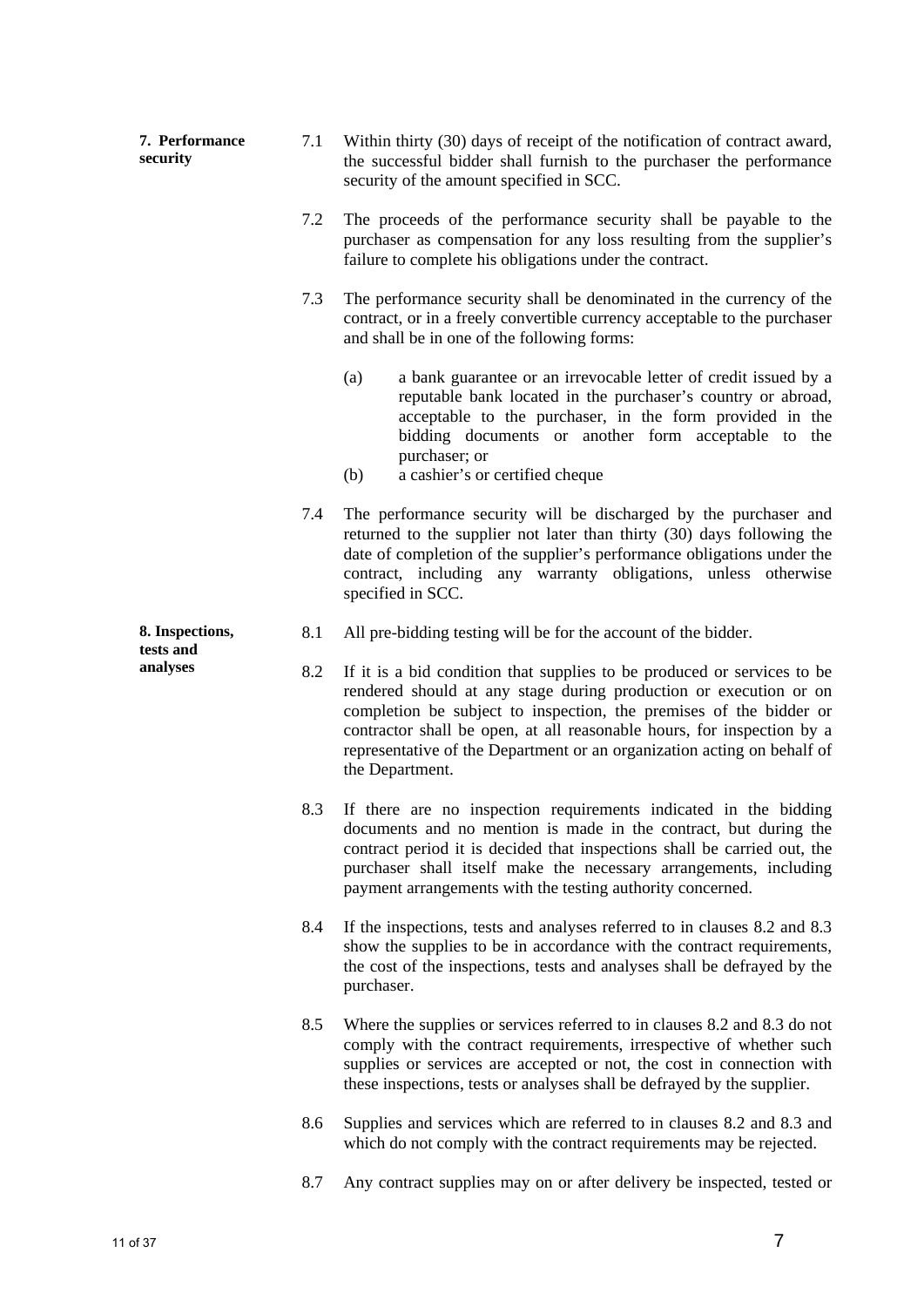analyzed and may be rejected if found not to comply with the requirements of the contract. Such rejected supplies shall be held at the cost and risk of the supplier who shall, when called upon, remove them immediately at his own cost and forthwith substitute them with supplies which do comply with the requirements of the contract. Failing such removal the rejected supplies shall be returned at the suppliers cost and risk. Should the supplier fail to provide the substitute supplies forthwith, the purchaser may, without giving the supplier further opportunity to substitute the rejected supplies, purchase such supplies as may be necessary at the expense of the supplier.

- 8.8 The provisions of clauses 8.4 to 8.7 shall not prejudice the right of the purchaser to cancel the contract on account of a breach of the conditions thereof, or to act in terms of Clause 23 of GCC.
- **9. Packing** 9.1 The supplier shall provide such packing of the goods as is required to prevent their damage or deterioration during transit to their final destination, as indicated in the contract. The packing shall be sufficient to withstand, without limitation, rough handling during transit and exposure to extreme temperatures, salt and precipitation during transit, and open storage. Packing, case size and weights shall take into consideration, where appropriate, the remoteness of the goods' final destination and the absence of heavy handling facilities at all points in transit.
	- 9.2 The packing, marking, and documentation within and outside the packages shall comply strictly with such special requirements as shall be expressly provided for in the contract, including additional requirements, if any, specified in SCC, and in any subsequent instructions ordered by the purchaser.
- **10. Delivery and documents**  10.1 Delivery of the goods shall be made by the supplier in accordance with the terms specified in the contract. The details of shipping and/or other documents to be furnished by the supplier are specified in SCC.
	- 10.2 Documents to be submitted by the supplier are specified in SCC.
- **11. Insurance** 11.1 The goods supplied under the contract shall be fully insured in a freely convertible currency against loss or damage incidental to manufacture or acquisition, transportation, storage and delivery in the manner specified in the SCC.
- **12. Transportation** 12.1 Should a price other than an all-inclusive delivered price be required, this shall be specified in the SCC.

#### **13. Incidental services**  13.1 The supplier may be required to provide any or all of the following services, including additional services, if any, specified in SCC:

- (a) performance or supervision of on-site assembly and/or commissioning of the supplied goods;
- (b) furnishing of tools required for assembly and/or maintenance of the supplied goods;
- (c) furnishing of a detailed operations and maintenance manual for each appropriate unit of the supplied goods;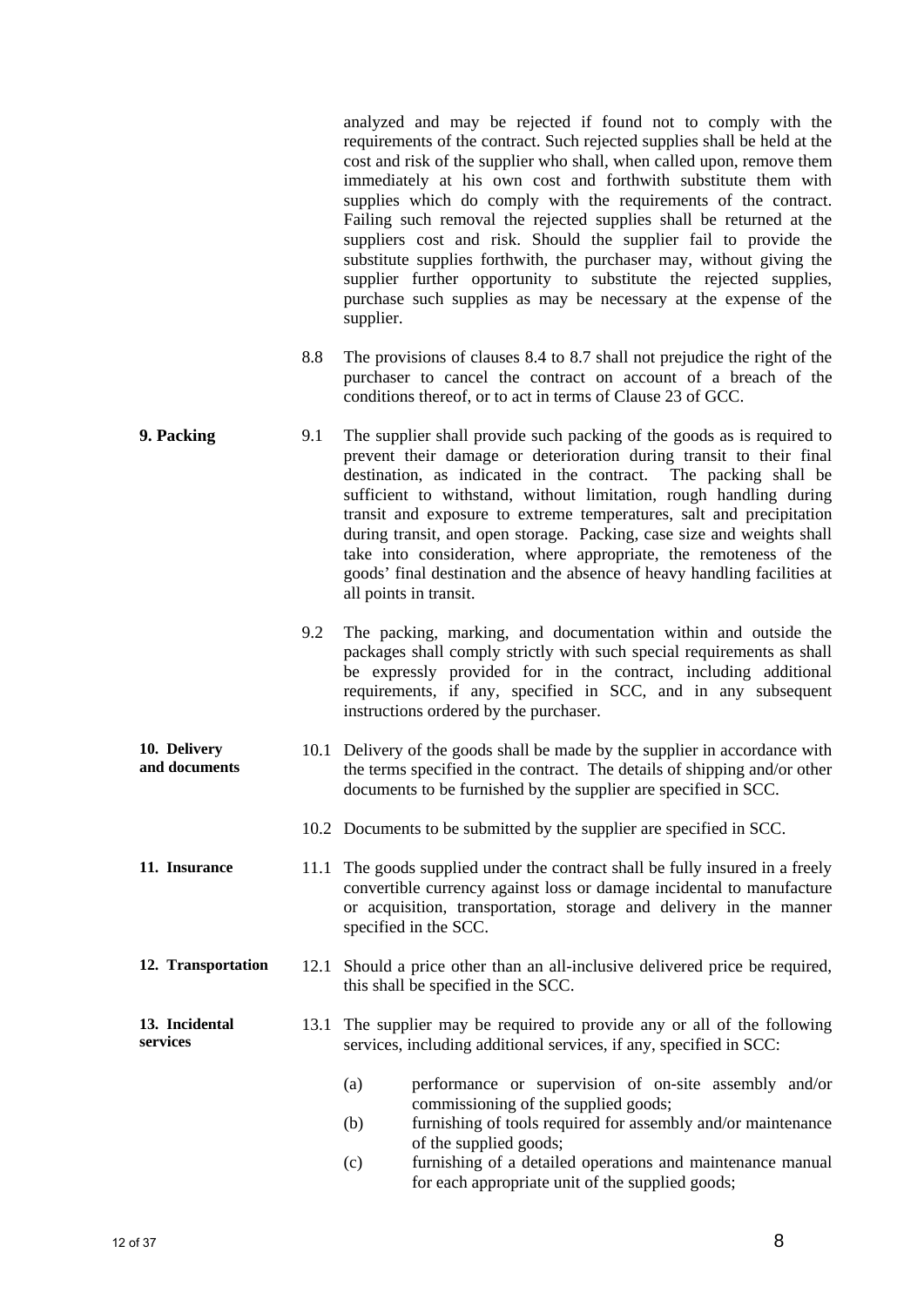- (d) performance or supervision or maintenance and/or repair of the supplied goods, for a period of time agreed by the parties, provided that this service shall not relieve the supplier of any warranty obligations under this contract; and
- (e) training of the purchaser's personnel, at the supplier's plant and/or on-site, in assembly, start-up, operation, maintenance, and/or repair of the supplied goods.
- 13.2 Prices charged by the supplier for incidental services, if not included in the contract price for the goods, shall be agreed upon in advance by the parties and shall not exceed the prevailing rates charged to other parties by the supplier for similar services.
- **14. Spare parts** 14.1 As specified in SCC, the supplier may be required to provide any or all of the following materials, notifications, and information pertaining to spare parts manufactured or distributed by the supplier:
	- (a) such spare parts as the purchaser may elect to purchase from the supplier, provided that this election shall not relieve the supplier of any warranty obligations under the contract; and
	- (b) in the event of termination of production of the spare parts: (i) Advance notification to the purchaser of the pending termination, in sufficient time to permit the purchaser to procure needed requirements; and
		- (ii) following such termination, furnishing at no cost to the purchaser, the blueprints, drawings, and specifications of the spare parts, if requested.
- **15. Warranty** 15.1 The supplier warrants that the goods supplied under the contract are new, unused, of the most recent or current models, and that they incorporate all recent improvements in design and materials unless provided otherwise in the contract. The supplier further warrants that all goods supplied under this contract shall have no defect, arising from design, materials, or workmanship (except when the design and/or material is required by the purchaser's specifications) or from any act or omission of the supplier, that may develop under normal use of the supplied goods in the conditions prevailing in the country of final destination.
	- 15.2 This warranty shall remain valid for twelve (12) months after the goods, or any portion thereof as the case may be, have been delivered to and accepted at the final destination indicated in the contract, or for eighteen (18) months after the date of shipment from the port or place of loading in the source country, whichever period concludes earlier, unless specified otherwise in SCC.
	- 15.3 The purchaser shall promptly notify the supplier in writing of any claims arising under this warranty.
	- 15.4 Upon receipt of such notice, the supplier shall, within the period specified in SCC and with all reasonable speed, repair or replace the defective goods or parts thereof, without costs to the purchaser.
	- 15.5 If the supplier, having been notified, fails to remedy the defect(s) within the period specified in SCC, the purchaser may proceed to take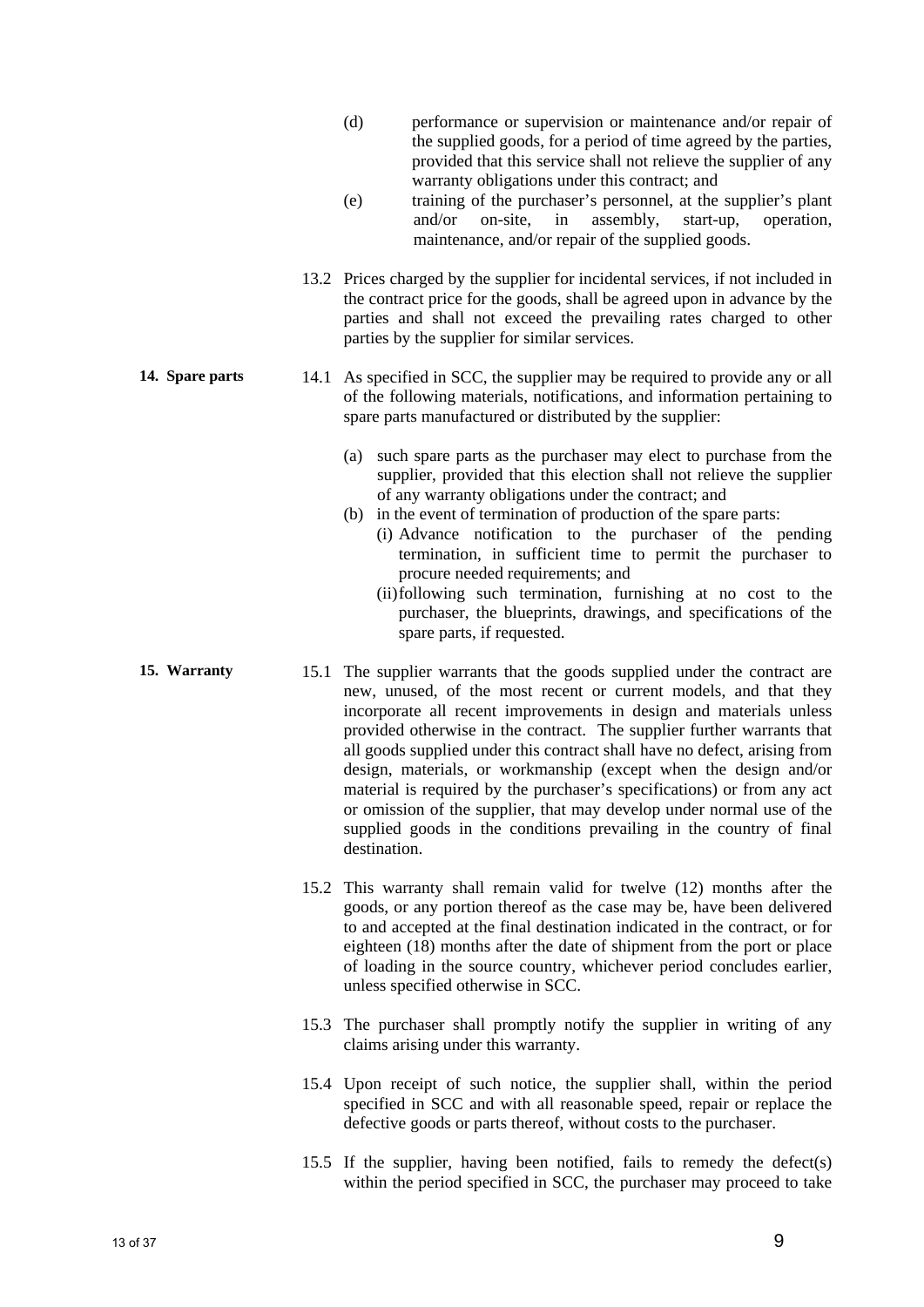|                                                |      | such remedial action as may be necessary, at the supplier's risk and<br>expense and without prejudice to any other rights which the purchaser<br>may have against the supplier under the contract.                                                                                                                                                                                                                                                                                                                                                                                                                                                                  |
|------------------------------------------------|------|---------------------------------------------------------------------------------------------------------------------------------------------------------------------------------------------------------------------------------------------------------------------------------------------------------------------------------------------------------------------------------------------------------------------------------------------------------------------------------------------------------------------------------------------------------------------------------------------------------------------------------------------------------------------|
| 16. Payment                                    | 16.1 | The method and conditions of payment to be made to the supplier<br>under this contract shall be specified in SCC.                                                                                                                                                                                                                                                                                                                                                                                                                                                                                                                                                   |
|                                                |      | 16.2 The supplier shall furnish the purchaser with an invoice accompanied<br>by a copy of the delivery note and upon fulfillment of other obligations<br>stipulated in the contract.                                                                                                                                                                                                                                                                                                                                                                                                                                                                                |
|                                                |      | 16.3 Payments shall be made promptly by the purchaser, but in no case later<br>than thirty (30) days after submission of an invoice or claim by the<br>supplier.                                                                                                                                                                                                                                                                                                                                                                                                                                                                                                    |
|                                                |      | 16.4 Payment will be made in Rand unless otherwise stipulated in SCC.                                                                                                                                                                                                                                                                                                                                                                                                                                                                                                                                                                                               |
| 17. Prices                                     |      | 17.1 Prices charged by the supplier for goods delivered and services<br>performed under the contract shall not vary from the prices quoted by<br>the supplier in his bid, with the exception of any price adjustments<br>authorized in SCC or in the purchaser's request for bid validity<br>extension, as the case may be.                                                                                                                                                                                                                                                                                                                                         |
| 18. Contract<br>amendments                     |      | 18.1 No variation in or modification of the terms of the contract shall be<br>made except by written amendment signed by the parties concerned.                                                                                                                                                                                                                                                                                                                                                                                                                                                                                                                     |
| 19. Assignment                                 | 19.1 | The supplier shall not assign, in whole or in part, its obligations to<br>perform under the contract, except with the purchaser's prior written<br>consent.                                                                                                                                                                                                                                                                                                                                                                                                                                                                                                         |
| 20. Subcontracts                               | 20.1 | The supplier shall notify the purchaser in writing of all subcontracts<br>awarded under this contracts if not already specified in the bid. Such<br>notification, in the original bid or later, shall not relieve the supplier<br>from any liability or obligation under the contract.                                                                                                                                                                                                                                                                                                                                                                              |
| 21. Delays in the<br>supplier's<br>performance |      | 21.1 Delivery of the goods and performance of services shall be made by<br>the supplier in accordance with the time schedule prescribed by the<br>purchaser in the contract.                                                                                                                                                                                                                                                                                                                                                                                                                                                                                        |
|                                                |      | 21.2 If at any time during performance of the contract, the supplier or its<br>subcontractor(s) should encounter conditions impeding timely delivery<br>of the goods and performance of services, the supplier shall promptly<br>notify the purchaser in writing of the fact of the delay, its likely<br>duration and its cause(s). As soon as practicable after receipt of the<br>supplier's notice, the purchaser shall evaluate the situation and may at<br>his discretion extend the supplier's time for performance, with or<br>without the imposition of penalties, in which case the extension shall<br>be ratified by the parties by amendment of contract. |
|                                                |      | 21.3 No provision in a contract shall be deemed to prohibit the obtaining of<br>supplies or services from a national department, provincial department,<br>or a local authority.                                                                                                                                                                                                                                                                                                                                                                                                                                                                                    |
|                                                |      | 21.4 The right is reserved to procure outside of the contract small quantities<br>or to have minor essential services executed if an emergency arises, the                                                                                                                                                                                                                                                                                                                                                                                                                                                                                                          |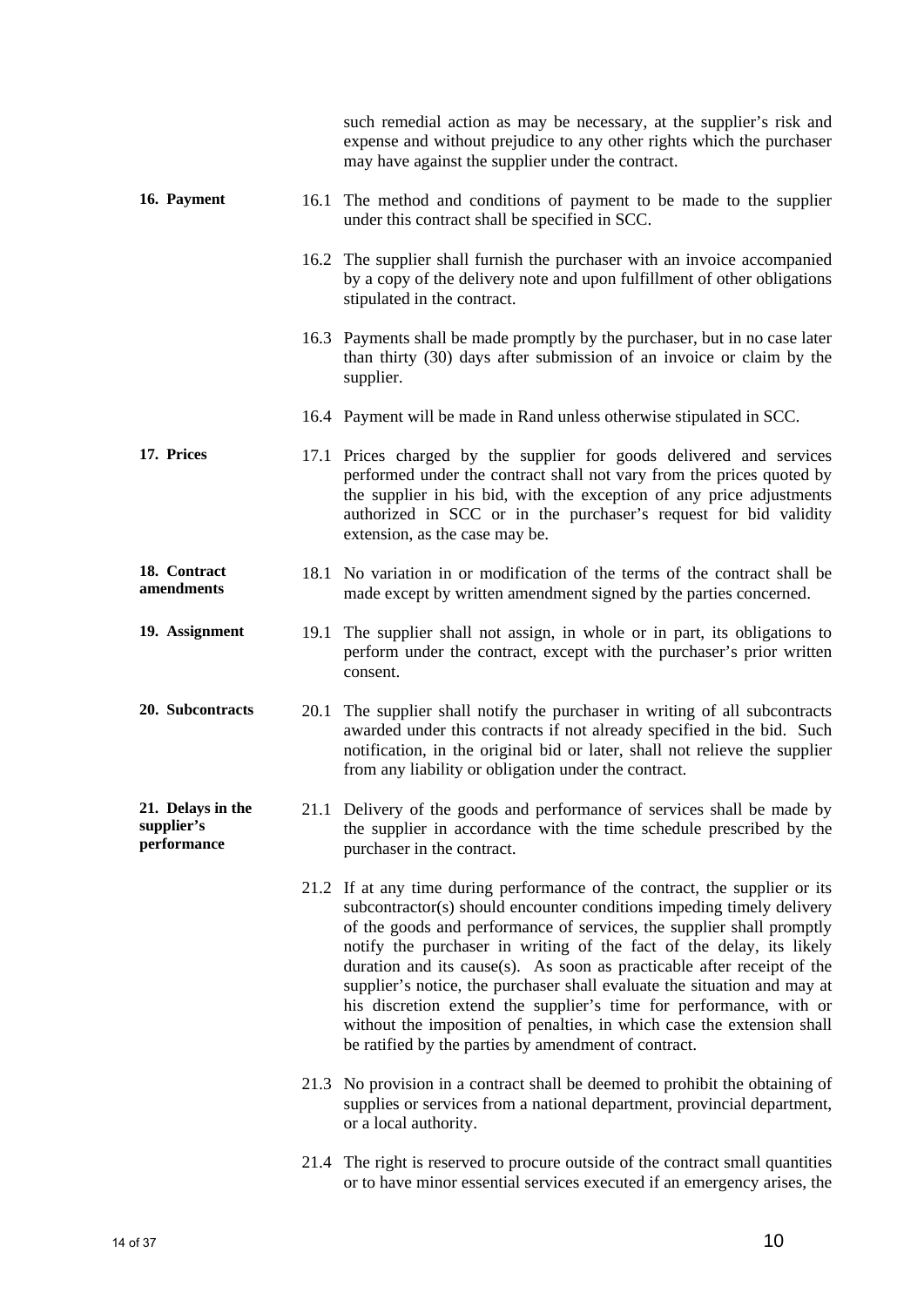supplier's point of supply is not situated at or near the place where the supplies are required, or the supplier's services are not readily available.

- 21.5 Except as provided under GCC Clause 25, a delay by the supplier in the performance of its delivery obligations shall render the supplier liable to the imposition of penalties, pursuant to GCC Clause 22, unless an extension of time is agreed upon pursuant to GCC Clause 21.2 without the application of penalties.
- 21.6 Upon any delay beyond the delivery period in the case of a supplies contract, the purchaser shall, without canceling the contract, be entitled to purchase supplies of a similar quality and up to the same quantity in substitution of the goods not supplied in conformity with the contract and to return any goods delivered later at the supplier's expense and risk, or to cancel the contract and buy such goods as may be required to complete the contract and without prejudice to his other rights, be entitled to claim damages from the supplier.
- **22. Penalties** 22.1 Subject to GCC Clause 25, if the supplier fails to deliver any or all of the goods or to perform the services within the period(s) specified in the contract, the purchaser shall, without prejudice to its other remedies under the contract, deduct from the contract price, as a penalty, a sum calculated on the delivered price of the delayed goods or unperformed services using the current prime interest rate calculated for each day of the delay until actual delivery or performance. The purchaser may also consider termination of the contract pursuant to GCC Clause 23.
	- 23.1 The purchaser, without prejudice to any other remedy for breach of contract, by written notice of default sent to the supplier, may terminate this contract in whole or in part:
		- (a) if the supplier fails to deliver any or all of the goods within the period(s) specified in the contract, or within any extension thereof granted by the purchaser pursuant to GCC Clause 21.2;
		- (b) if the Supplier fails to perform any other obligation(s) under the contract; or
		- (c) if the supplier, in the judgment of the purchaser, has engaged in corrupt or fraudulent practices in competing for or in executing the contract.
		- 23.2 In the event the purchaser terminates the contract in whole or in part, the purchaser may procure, upon such terms and in such manner as it deems appropriate, goods, works or services similar to those undelivered, and the supplier shall be liable to the purchaser for any excess costs for such similar goods, works or services. However, the supplier shall continue performance of the contract to the extent not terminated.
		- 23.3 Where the purchaser terminates the contract in whole or in part, the purchaser may decide to impose a restriction penalty on the supplier by prohibiting such supplier from doing business with the public sector for a period not exceeding 10 years.

23.4 If a purchaser intends imposing a restriction on a supplier or any

**23. Termination for default**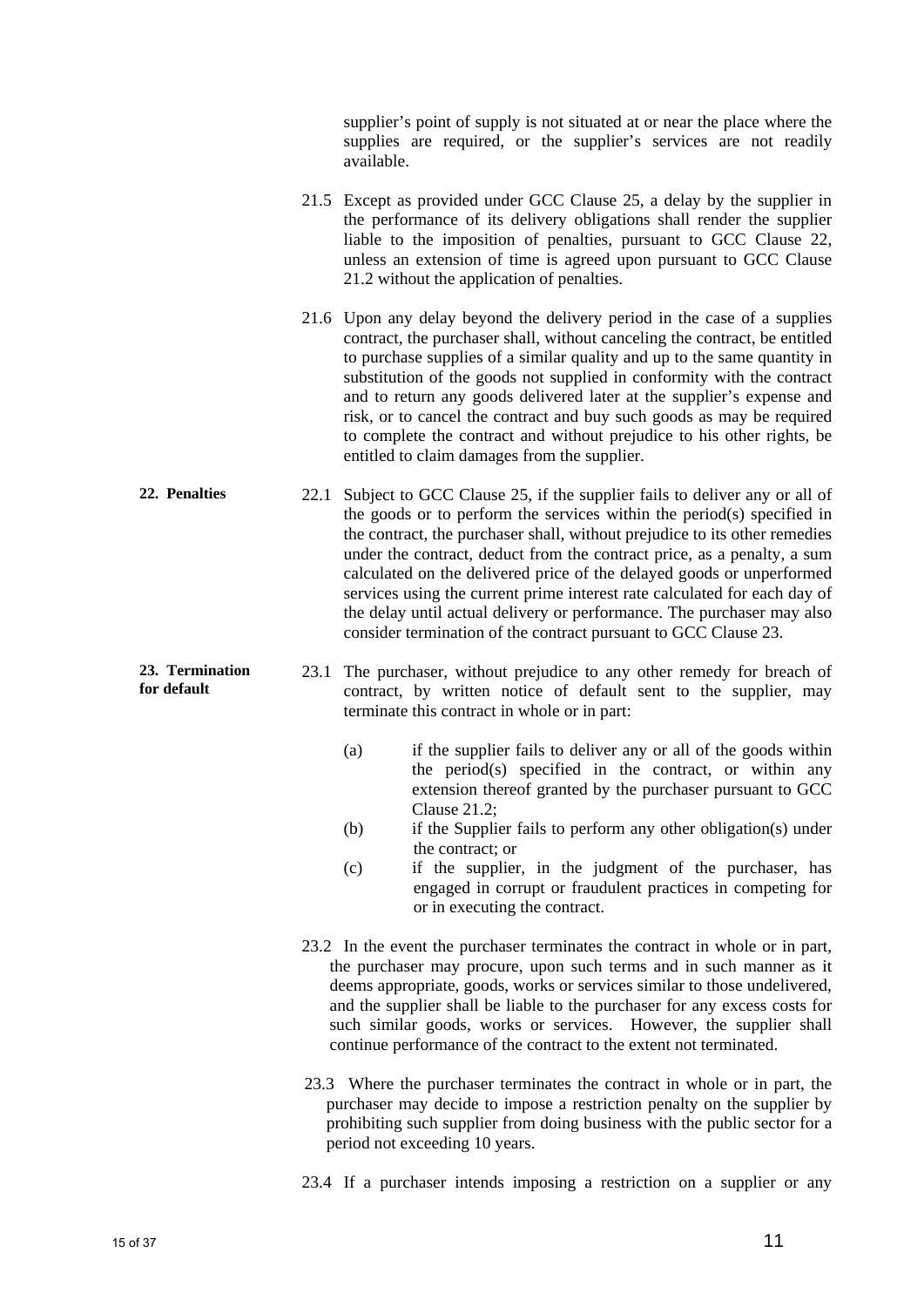person associated with the supplier, the supplier will be allowed a time period of not more than fourteen (14) days to provide reasons why the envisaged restriction should not be imposed. Should the supplier fail to respond within the stipulated fourteen (14) days the purchaser may regard the intended penalty as not objected against and may impose it on the supplier.

- 23.5 Any restriction imposed on any person by the Accounting Officer / Authority will, at the discretion of the Accounting Officer / Authority, also be applicable to any other enterprise or any partner, manager, director or other person who wholly or partly exercises or exercised or may exercise control over the enterprise of the first-mentioned person, and with which enterprise or person the first-mentioned person, is or was in the opinion of the Accounting Officer / Authority actively associated.
- 23.6 If a restriction is imposed, the purchaser must, within five (5) working days of such imposition, furnish the National Treasury, with the following information:
	- (i) the name and address of the supplier and / or person restricted by the purchaser;
	- (ii) the date of commencement of the restriction
	- (iii) the period of restriction; and
	- (iv) the reasons for the restriction.

These details will be loaded in the National Treasury's central database of suppliers or persons prohibited from doing business with the public sector.

- 23.7 If a court of law convicts a person of an offence as contemplated in sections 12 or 13 of the Prevention and Combating of Corrupt Activities Act, No. 12 of 2004, the court may also rule that such person's name be endorsed on the Register for Tender Defaulters. When a person's name has been endorsed on the Register, the person will be prohibited from doing business with the public sector for a period not less than five years and not more than 10 years. The National Treasury is empowered to determine the period of restriction and each case will be dealt with on its own merits. According to section 32 of the Act the Register must be open to the public. The Register can be perused on the National Treasury website.
- **24. Anti-dumping and countervailing duties and rights**  24.1 When, after the date of bid, provisional payments are required, or antidumping or countervailing duties are imposed, or the amount of a provisional payment or anti-dumping or countervailing right is increased in respect of any dumped or subsidized import, the State is not liable for any amount so required or imposed, or for the amount of any such increase. When, after the said date, such a provisional payment is no longer required or any such anti-dumping or countervailing right is abolished, or where the amount of such provisional payment or any such right is reduced, any such favourable difference shall on demand be paid forthwith by the contractor to the State or the State may deduct such amounts from moneys (if any) which may otherwise be due to the contractor in regard to supplies or services which he delivered or rendered, or is to deliver or render in terms of the contract or any other contract or any other amount which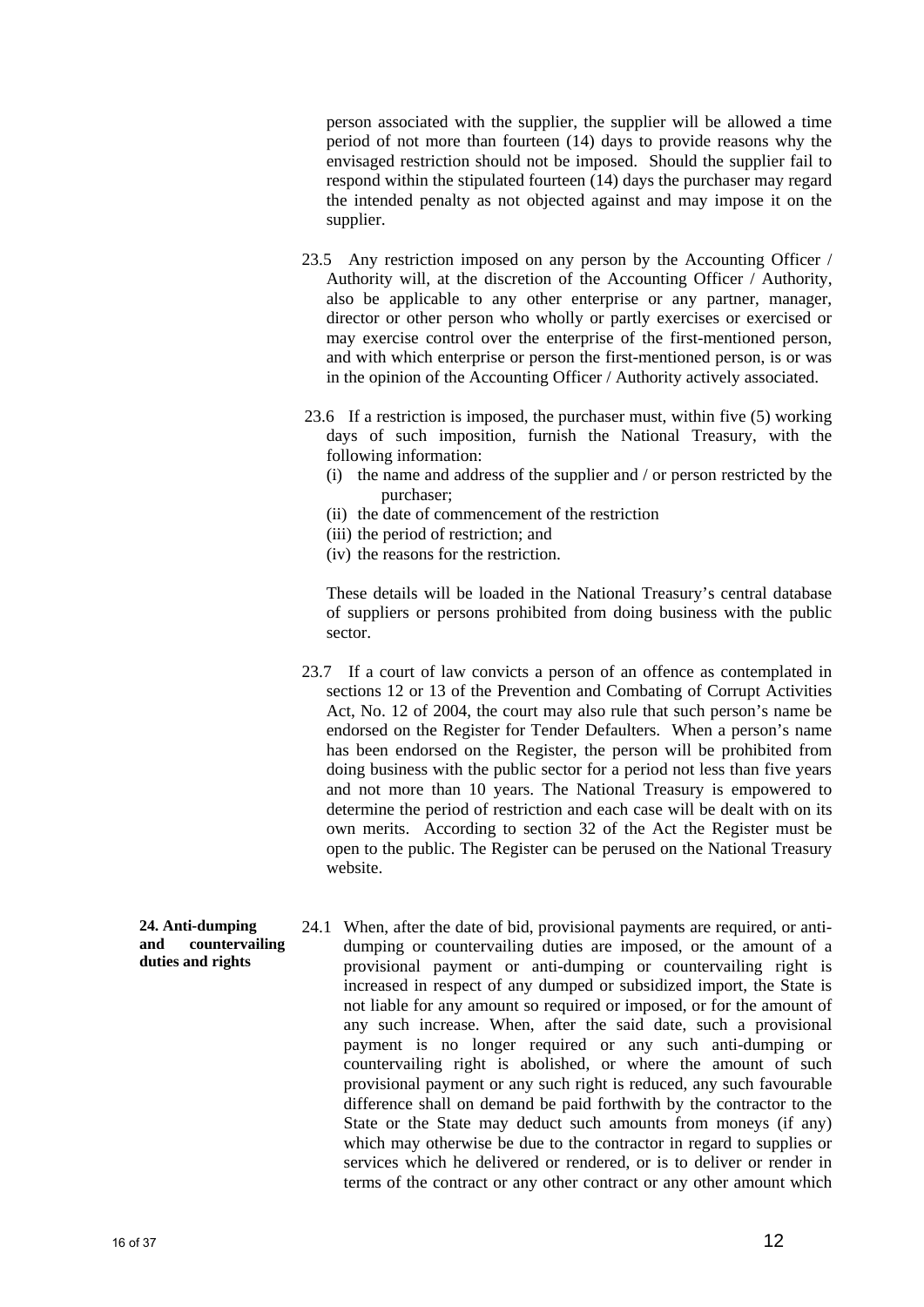may be due to him

| 25. Force<br><b>Majeure</b>          |      | 25.1 Notwithstanding the provisions of GCC Clauses 22 and 23, the<br>supplier shall not be liable for forfeiture of its performance security,<br>damages, or termination for default if and to the extent that his delay in<br>performance or other failure to perform his obligations under the<br>contract is the result of an event of force majeure.                                                                                                                                                  |
|--------------------------------------|------|-----------------------------------------------------------------------------------------------------------------------------------------------------------------------------------------------------------------------------------------------------------------------------------------------------------------------------------------------------------------------------------------------------------------------------------------------------------------------------------------------------------|
|                                      |      | 25.2 If a force majeure situation arises, the supplier shall promptly notify<br>the purchaser in writing of such condition and the cause thereof.<br>Unless otherwise directed by the purchaser in writing, the supplier<br>shall continue to perform its obligations under the contract as far as is<br>reasonably practical, and shall seek all reasonable alternative means for<br>performance not prevented by the force majeure event.                                                               |
| 26. Termination<br>for insolvency    | 26.1 | The purchaser may at any time terminate the contract by giving written<br>notice to the supplier if the supplier becomes bankrupt or otherwise<br>insolvent. In this event, termination will be without compensation to<br>the supplier, provided that such termination will not prejudice or affect<br>any right of action or remedy which has accrued or will accrue<br>thereafter to the purchaser.                                                                                                    |
| 27. Settlement of<br><b>Disputes</b> |      | 27.1 If any dispute or difference of any kind whatsoever arises between the<br>purchaser and the supplier in connection with or arising out of the<br>contract, the parties shall make every effort to resolve amicably such<br>dispute or difference by mutual consultation.                                                                                                                                                                                                                             |
|                                      |      | 27.2 If, after thirty (30) days, the parties have failed to resolve their dispute<br>or difference by such mutual consultation, then either the purchaser or<br>the supplier may give notice to the other party of his intention to<br>commence with mediation. No mediation in respect of this matter may<br>be commenced unless such notice is given to the other party.                                                                                                                                |
|                                      |      | 27.3 Should it not be possible to settle a dispute by means of mediation, it<br>may be settled in a South African court of law.                                                                                                                                                                                                                                                                                                                                                                           |
|                                      |      | 27.4 Mediation proceedings shall be conducted in accordance with the rules<br>of procedure specified in the SCC.                                                                                                                                                                                                                                                                                                                                                                                          |
|                                      |      | 27.5 Notwithstanding any reference to mediation and/or court proceedings<br>herein,                                                                                                                                                                                                                                                                                                                                                                                                                       |
|                                      |      | the parties shall continue to perform their respective obligations<br>(a)<br>under the contract unless they otherwise agree; and<br>(b) the purchaser shall pay the supplier any monies due the supplier.                                                                                                                                                                                                                                                                                                 |
| 28. Limitation of<br>liability       | 28.1 | Except in cases of criminal negligence or willful misconduct, and in<br>the case of infringement pursuant to Clause 6;<br>the supplier shall not be liable to the purchaser, whether in<br>(a)<br>contract, tort, or otherwise, for any indirect or consequential loss<br>or damage, loss of use, loss of production, or loss of profits or<br>interest costs, provided that this exclusion shall not apply to any<br>obligation of the supplier to pay penalties and/or damages to the<br>purchaser; and |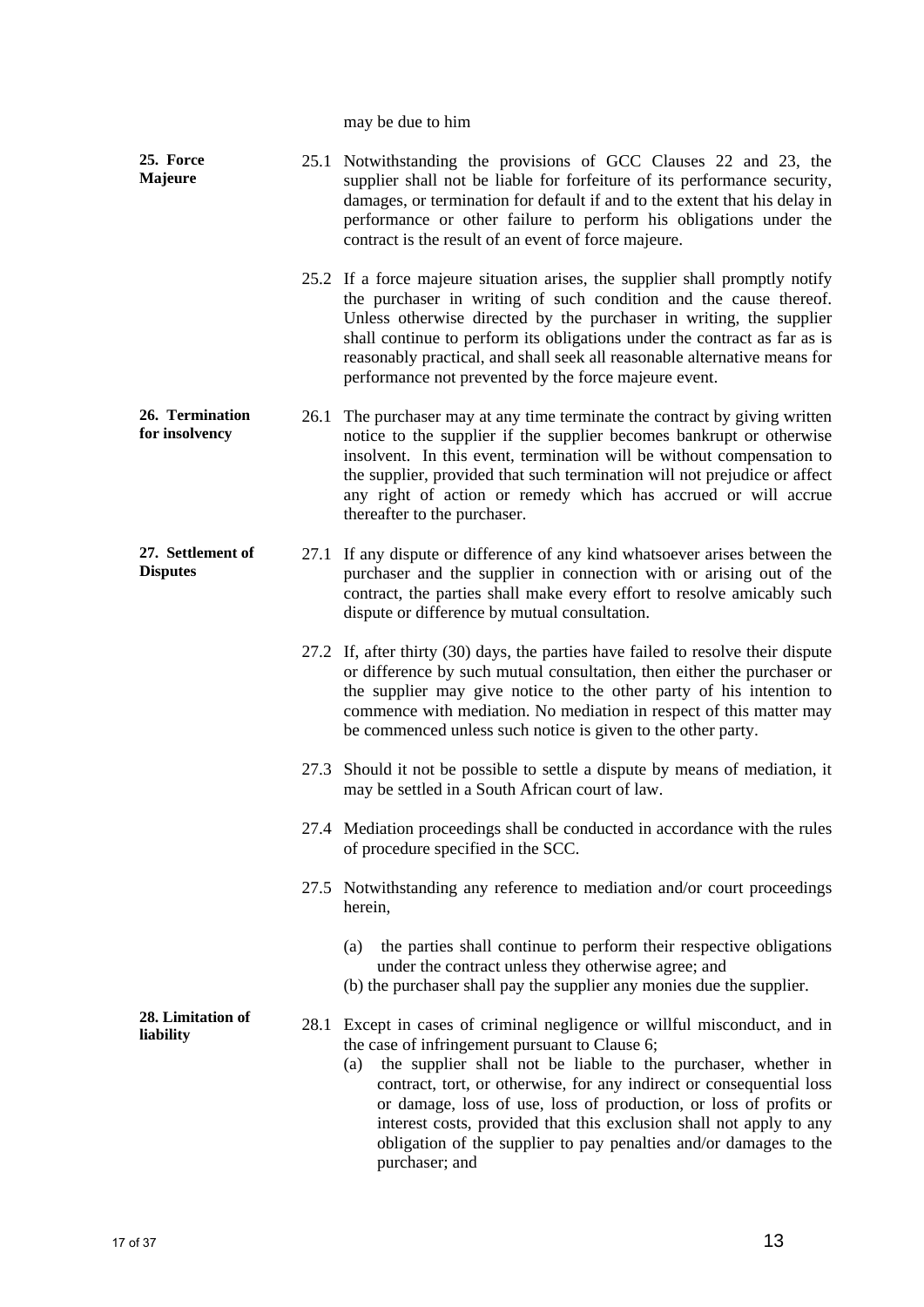|                                                                                  |      | (b) the aggregate liability of the supplier to the purchaser, whether<br>under the contract, in tort or otherwise, shall not exceed the total<br>contract price, provided that this limitation shall not apply to the<br>cost of repairing or replacing defective equipment.                                                                                                             |
|----------------------------------------------------------------------------------|------|------------------------------------------------------------------------------------------------------------------------------------------------------------------------------------------------------------------------------------------------------------------------------------------------------------------------------------------------------------------------------------------|
| 29. Governing<br>language                                                        |      | 29.1 The contract shall be written in English. All correspondence and other<br>documents pertaining to the contract that is exchanged by the parties<br>shall also be written in English.                                                                                                                                                                                                |
| 30. Applicable<br>law                                                            |      | 30.1 The contract shall be interpreted in accordance with South African<br>laws, unless otherwise specified in SCC.                                                                                                                                                                                                                                                                      |
| 31. Notices                                                                      |      | 31.1 Every written acceptance of a bid shall be posted to the supplier<br>concerned by registered or certified mail and any other notice to him<br>shall be posted by ordinary mail to the address furnished in his bid or<br>to the address notified later by him in writing and such posting shall be<br>deemed to be proper service of such notice                                    |
|                                                                                  |      | 31.2 The time mentioned in the contract documents for performing any act<br>after such aforesaid notice has been given, shall be reckoned from the<br>date of posting of such notice.                                                                                                                                                                                                    |
| 32. Taxes and<br>duties                                                          | 32.1 | A foreign supplier shall be entirely responsible for all taxes, stamp<br>duties, license fees, and other such levies imposed outside the<br>purchaser's country.                                                                                                                                                                                                                         |
|                                                                                  | 32.2 | A local supplier shall be entirely responsible for all taxes, duties,<br>license fees, etc., incurred until delivery of the contracted goods to<br>the purchaser.                                                                                                                                                                                                                        |
|                                                                                  | 32.3 | No contract shall be concluded with any bidder whose tax matters are<br>not in order. Prior to the award of a bid the Department must be in<br>possession of a tax clearance certificate, submitted by the bidder.<br>This certificate must be an original issued by the South African<br>Revenue Services.                                                                              |
| 33.<br>National 33.1<br><b>Industrial</b><br>Participation<br>(NIP)<br>Programme |      | The NIP Programme administered by the Department of Trade and<br>Industry shall be applicable to all contracts that are subject to the<br>NIP obligation.                                                                                                                                                                                                                                |
| <b>Prohibition</b><br>34<br>of<br><b>Restrictive practices</b>                   | 34.1 | In terms of section $4(1)(b)(iii)$ of the Competition Act No. 89 of<br>1998, as amended, an agreement between, or concerted practice by,<br>firms, or a decision by an association of firms, is prohibited if it is<br>between parties in a horizontal relationship and if a bidder $(s)$ is / are<br>or a contractor(s) was $/$ were involved in collusive bidding (or bid<br>rigging). |
|                                                                                  | 34.2 | If a bidder(s) or contractor(s), based on reasonable grounds or<br>evidence obtained by the purchaser, has / have engaged in the<br>restrictive practice referred to above, the purchaser may refer the<br>matter to the Competition Commission for investigation and possible<br>imposition of administrative penalties as contemplated in the<br>Competition Act No. 89 of 1998.       |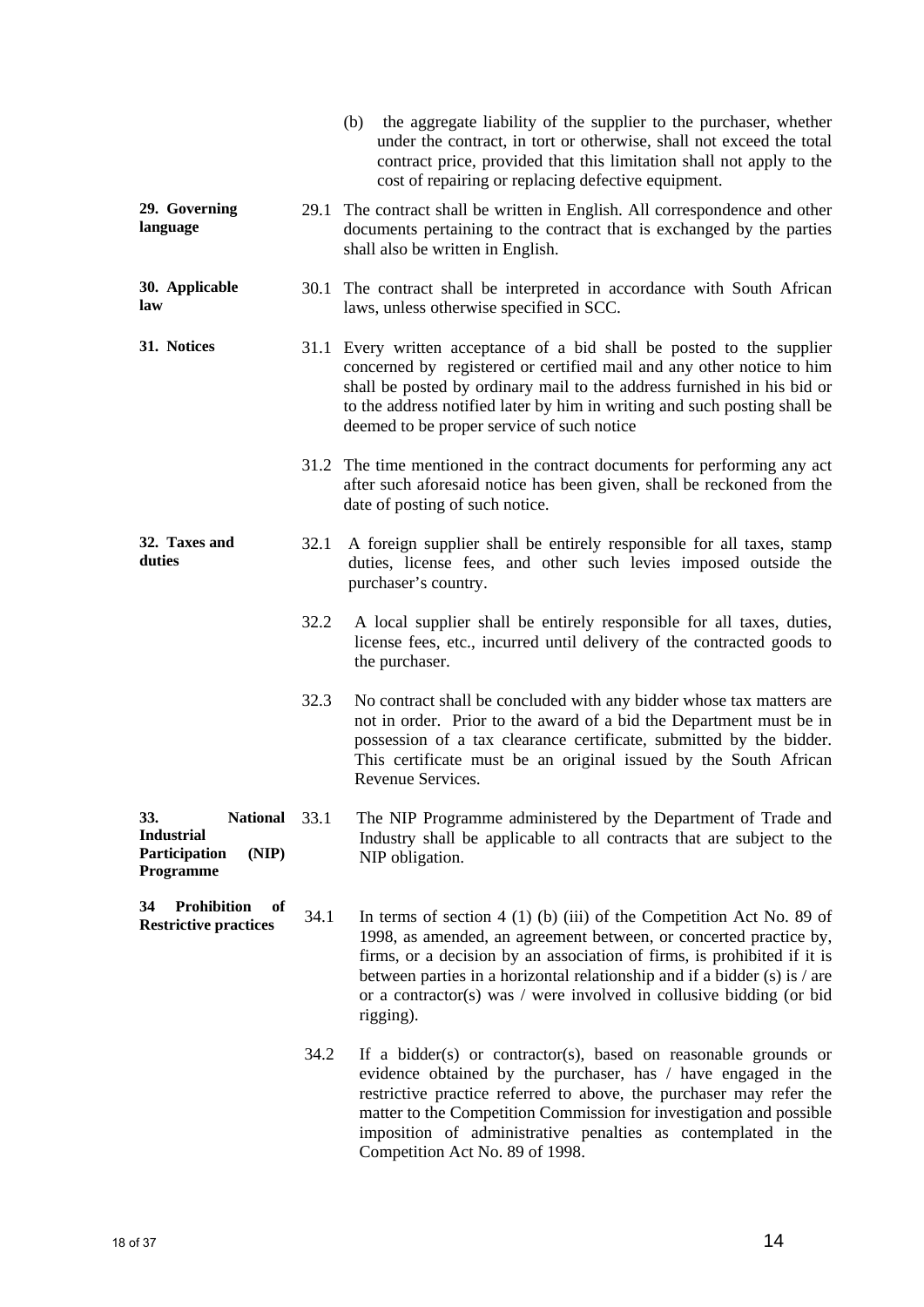34.3 If a bidder(s) or contractor(s), has  $/$  have been found guilty by the Competition Commission of the restrictive practice referred to above, the purchaser may, in addition and without prejudice to any other remedy provided for, invalidate the bid(s) for such item(s) offered, and / or terminate the contract in whole or part, and / or restrict the bidder(s) or contractor(s) from conducting business with the public sector for a period not exceeding ten (10) years and / or claim damages from the bidder(s) or contractor(s) concerned.

Js General Conditions of Contract (revised July 2010)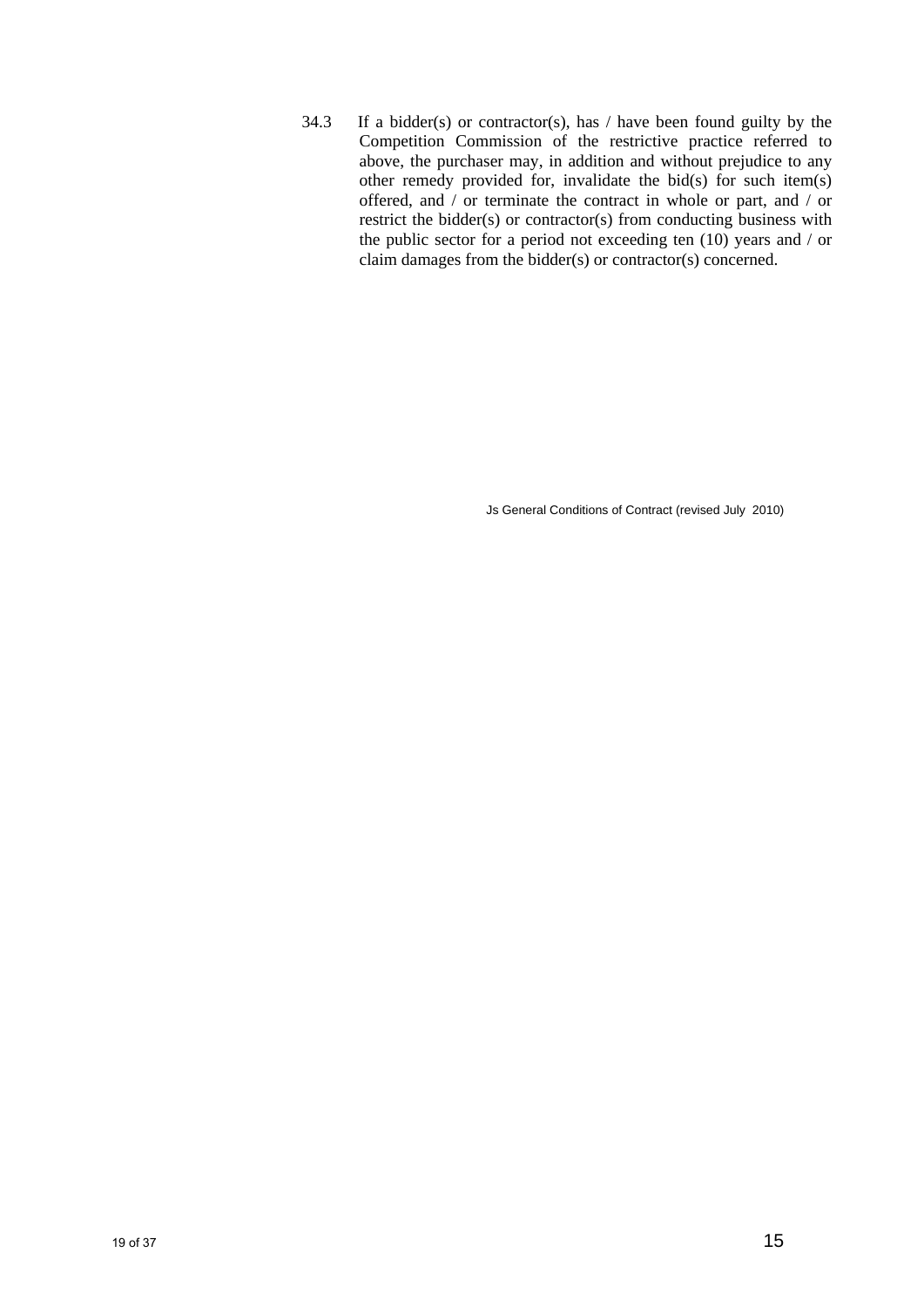| <b>SBD 3.2</b> |
|----------------|
|----------------|

## **PRICING SCHEDULE – NON-FIRM PRICES (PURCHASES)**

## **NOTE: PRICE ADJUSTMENTS WILL BE ALLOWED AT THE PERIODS AND TIMES SPECIFIED IN THE BIDDING DOCUMENTS.**

**IN CASES WHERE DIFFERENT DELIVERY POINTS INFLUENCE THE PRICING, A SEPARATE PRICING SCHEDULE MUST BE SUBMITTED FOR EACH DELIVERY POINT** 

Name of Bidder……………………………………………………………Bid number: **NDoH-04(2022/2023)**

Closing Time 11:00 ……………………………………………………. Closing date **20 JUNE 2022**

#### OFFER TO BE VALID FOR **120** DAYS FROM THE CLOSING DATE OF BID.

| <b>ITEM</b><br>NO.            | <b>QUANTITY</b>                                  | <b>DESCRIPTION</b> | <b>BID PRICE IN RSA CURRENCY</b><br>** (ALL APPLICABLE TAXES INCLUDED) |
|-------------------------------|--------------------------------------------------|--------------------|------------------------------------------------------------------------|
| $\blacksquare$                | Required by:                                     |                    |                                                                        |
|                               | At:                                              |                    |                                                                        |
| $\overline{\phantom{a}}$<br>٠ | Brand and model<br>Country of origin             |                    |                                                                        |
| $\overline{\phantom{a}}$      | Does the offer comply with the specification(s)? |                    | *YES/NO                                                                |
| $\overline{\phantom{a}}$      | If not to specification, indicate deviation(s)   |                    |                                                                        |
| $\blacksquare$                | Period required for delivery                     |                    |                                                                        |
|                               | Delivery:                                        |                    | *Firm/not firm                                                         |

\*\* "all applicable taxes" includes value- added tax, pay as you earn, income tax, unemployment insurance fund contributions and skills development levies.

\*Delete if not applicable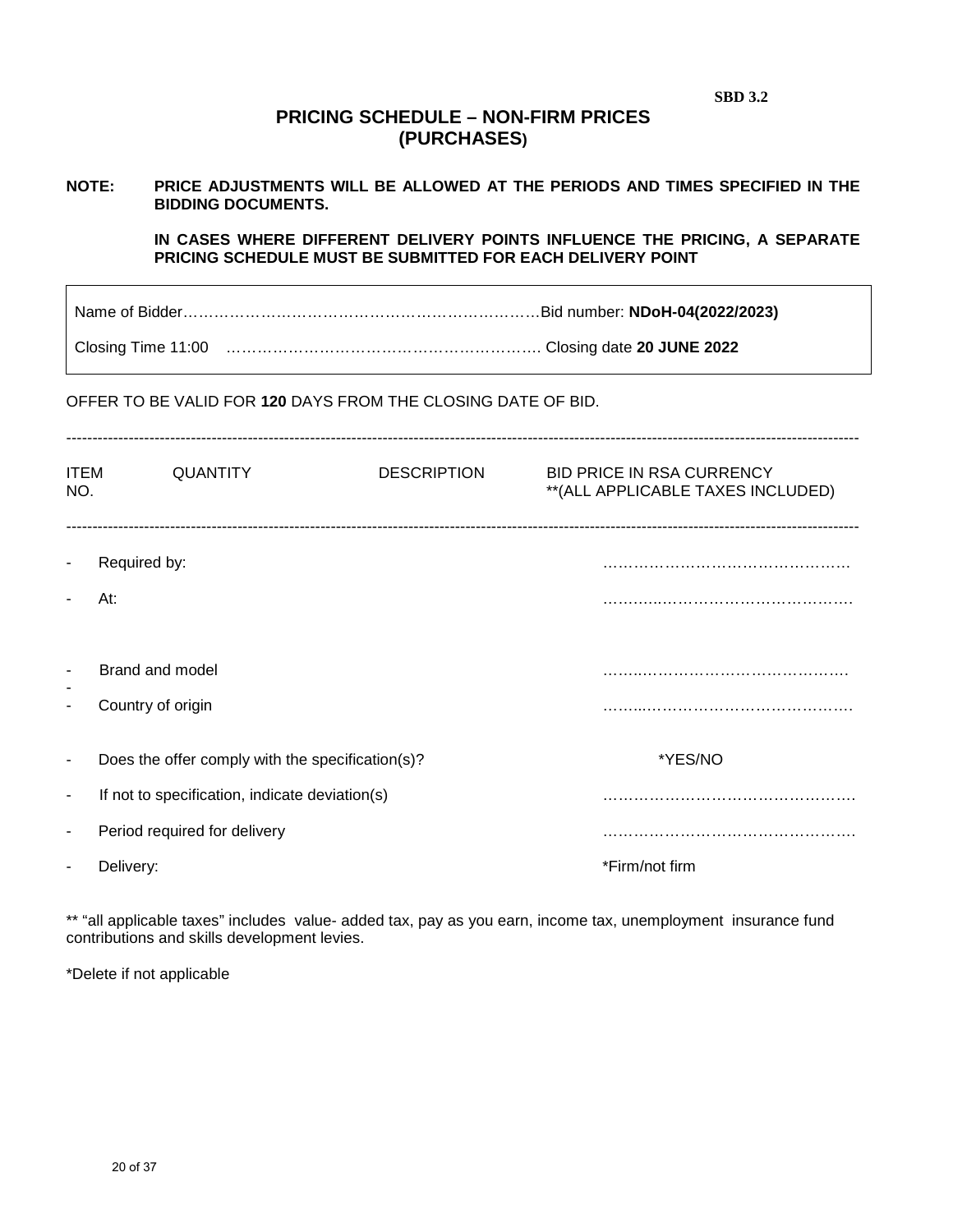#### **PRICE ADJUSTMENTS**

#### **A NON-FIRM PRICES SUBJECT TO ESCALATION**

- 1. IN CASES OF PERIOD CONTRACTS, NON FIRM PRICES WILL BE ADJUSTED (LOADED) WITH THE ASSESSED CONTRACT PRICE ADJUSTMENTS IMPLICIT IN NON FIRM PRICES WHEN CALCULATING THE COMPARATIVE PRICES
- 2. IN THIS CATEGORY PRICE ESCALATIONS WILL ONLY BE CONSIDERED IN TERMS OF THE FOLLOWING FORMULA:

$$
Pa = (1 - V)Pt \left(D1 \frac{R1t}{R1o} + D2 \frac{R2t}{R2o} + D3 \frac{R3t}{R3o} + D4 \frac{R4t}{R4o}\right) + VPt
$$

Where:

| Pa                                       |     | The new escalated price to be calculated.                                                                                                                         |
|------------------------------------------|-----|-------------------------------------------------------------------------------------------------------------------------------------------------------------------|
| $(1-V)$ Pt                               | $=$ | 85% of the original bid price. Note that Pt must always be the<br>original bid price and not an escalated price.                                                  |
| D1, D2                                   |     | Each factor of the bid price eg. labour, transport, clothing, footwear,<br>etc. The total of the various factors D1, D2etc. must add up to<br>$100\%$ .           |
| R1t, R2t                                 |     | Index figure obtained from new index (depends on the number of<br>factors used).                                                                                  |
| R <sub>10</sub> , R <sub>20</sub><br>VPt | $=$ | Index figure at time of bidding.<br>15% of the original bid price. This portion of the bid price remains firm<br>i.e. it is not subject to any price escalations. |
|                                          |     |                                                                                                                                                                   |

3. The following index/indices must be used to calculate your bid price:

| IndexDatedIndexDatedDated |  |
|---------------------------|--|
|                           |  |

4. FURNISH A BREAKDOWN OF YOUR PRICE IN TERMS OF ABOVE-MENTIONED FORMULA. THE TOTAL OF THE VARIOUS FACTORS MUST ADD UP TO 100%.

| <b>FACTOR</b><br>(D1, D2 etc. eg. Labour, transport etc.) | PERCENTAGE OF BID PRICE |
|-----------------------------------------------------------|-------------------------|
|                                                           |                         |
|                                                           |                         |
|                                                           |                         |
|                                                           |                         |
|                                                           |                         |
|                                                           |                         |
|                                                           |                         |
|                                                           |                         |
|                                                           |                         |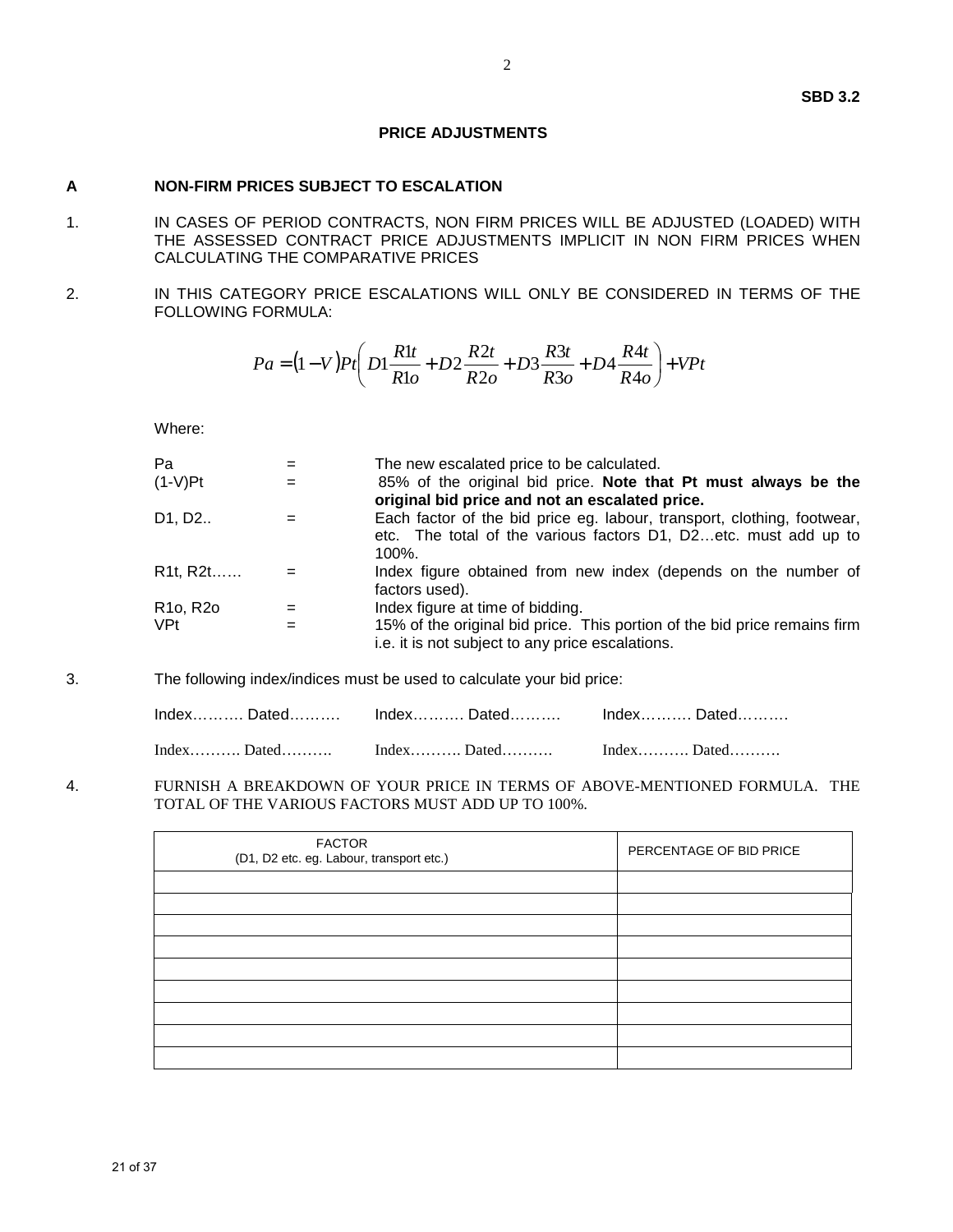#### **B PRICES SUBJECT TO RATE OF EXCHANGE VARIATIONS**

1. Please furnish full particulars of your financial institution, state the currencies used in the conversion of the prices of the items to South African currency, which portion of the price is subject to rate of exchange variations and the amounts remitted abroad.

| <b>PARTICULARS OF FINANCIAL</b><br><b>INSTITUTION</b> | <b>ITEM NO</b> | <b>PRICE</b> | <b>CURRENCY</b> | <b>RATE</b> | <b>PORTION OF</b><br><b>PRICE</b><br><b>SUBJECT TO</b><br><b>ROE</b> | <b>AMOUNT IN</b><br><b>FOREIGN</b><br><b>CURRENCY</b><br><b>REMITTED</b><br><b>ABROAD</b> |
|-------------------------------------------------------|----------------|--------------|-----------------|-------------|----------------------------------------------------------------------|-------------------------------------------------------------------------------------------|
|                                                       |                |              |                 | $ZAR =$     |                                                                      |                                                                                           |
|                                                       |                |              |                 | $ZAR =$     |                                                                      |                                                                                           |
|                                                       |                |              |                 | $ZAR =$     |                                                                      |                                                                                           |
|                                                       |                |              |                 | $ZAR =$     |                                                                      |                                                                                           |
|                                                       |                |              |                 | $ZAR =$     |                                                                      |                                                                                           |
|                                                       |                |              |                 | $ZAR =$     |                                                                      |                                                                                           |

2. Adjustments for rate of exchange variations during the contract period will be calculated by using the average monthly exchange rates as issued by your commercial bank for the periods indicated hereunder: (Proof from bank required)

| AVERAGE MONTHLY EXCHANGE RATES FOR THE<br><b>PERIOD:</b> | <b>DATE DOCUMENTATION</b><br><b>MUST BE SUBMITTED</b><br><b>TO THIS OFFICE</b> | <b>DATE FROM WHICH NEW</b><br><b>CALCULATED PRICES</b><br><b>WILL BECOME</b><br><b>EFFECTIVE</b> | DATE UNTIL WHICH NEW<br><b>CALCULATED PRICE</b><br><b>WILL BE EFFECTIVE</b> |
|----------------------------------------------------------|--------------------------------------------------------------------------------|--------------------------------------------------------------------------------------------------|-----------------------------------------------------------------------------|
|                                                          |                                                                                |                                                                                                  |                                                                             |
|                                                          |                                                                                |                                                                                                  |                                                                             |
|                                                          |                                                                                |                                                                                                  |                                                                             |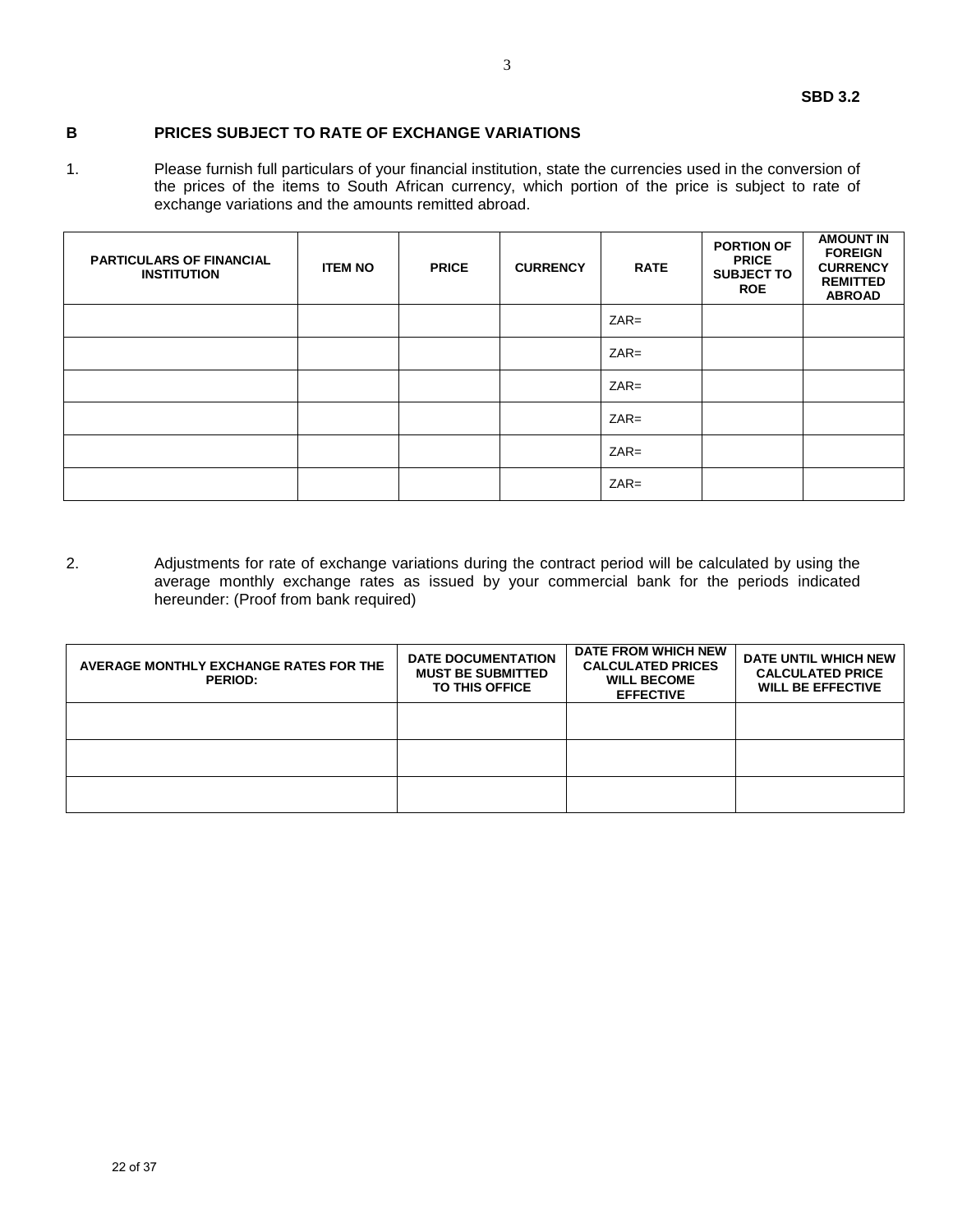## **BIDDER'S DISCLOSURE**

## **1. PURPOSE OF THE FORM**

Any person (natural or juristic) may make an offer or offers in terms of this invitation to bid. In line with the principles of transparency, accountability, impartiality, and ethics as enshrined in the Constitution of the Republic of South Africa and further expressed in various pieces of legislation, it is required for the bidder to make this declaration in respect of the details required hereunder.

Where a person/s are listed in the Register for Tender Defaulters and / or the List of Restricted Suppliers, that person will automatically be disqualified from the bid process.

## **2. Bidder's declaration**

- 2.1 Is the bidder, or any of its directors / trustees / shareholders / members / partners or any person having a controlling interest1 in the enterprise, employed by the state? **YES/NO**
- 2.1.1 If so, furnish particulars of the names, individual identity numbers, and, if applicable, state employee numbers of sole proprietor/ directors / trustees / shareholders / members/ partners or any person having a controlling interest in the enterprise, in table below.

| <b>Full Name</b> | <b>Identity Number</b> | <b>Name</b><br>institution | of | <b>State</b> |
|------------------|------------------------|----------------------------|----|--------------|
|                  |                        |                            |    |              |
|                  |                        |                            |    |              |
|                  |                        |                            |    |              |
|                  |                        |                            |    |              |
|                  |                        |                            |    |              |
|                  |                        |                            |    |              |
|                  |                        |                            |    |              |
|                  |                        |                            |    |              |
|                  |                        |                            |    |              |

## 2.2 Do you, or any person connected with the bidder, have a relationship

<sup>÷</sup> 1 the power, by one person or a group of persons holding the majority of the equity of an enterprise, alternatively, the person/s having the deciding vote or power to influence or to direct the course and decisions of the enterprise.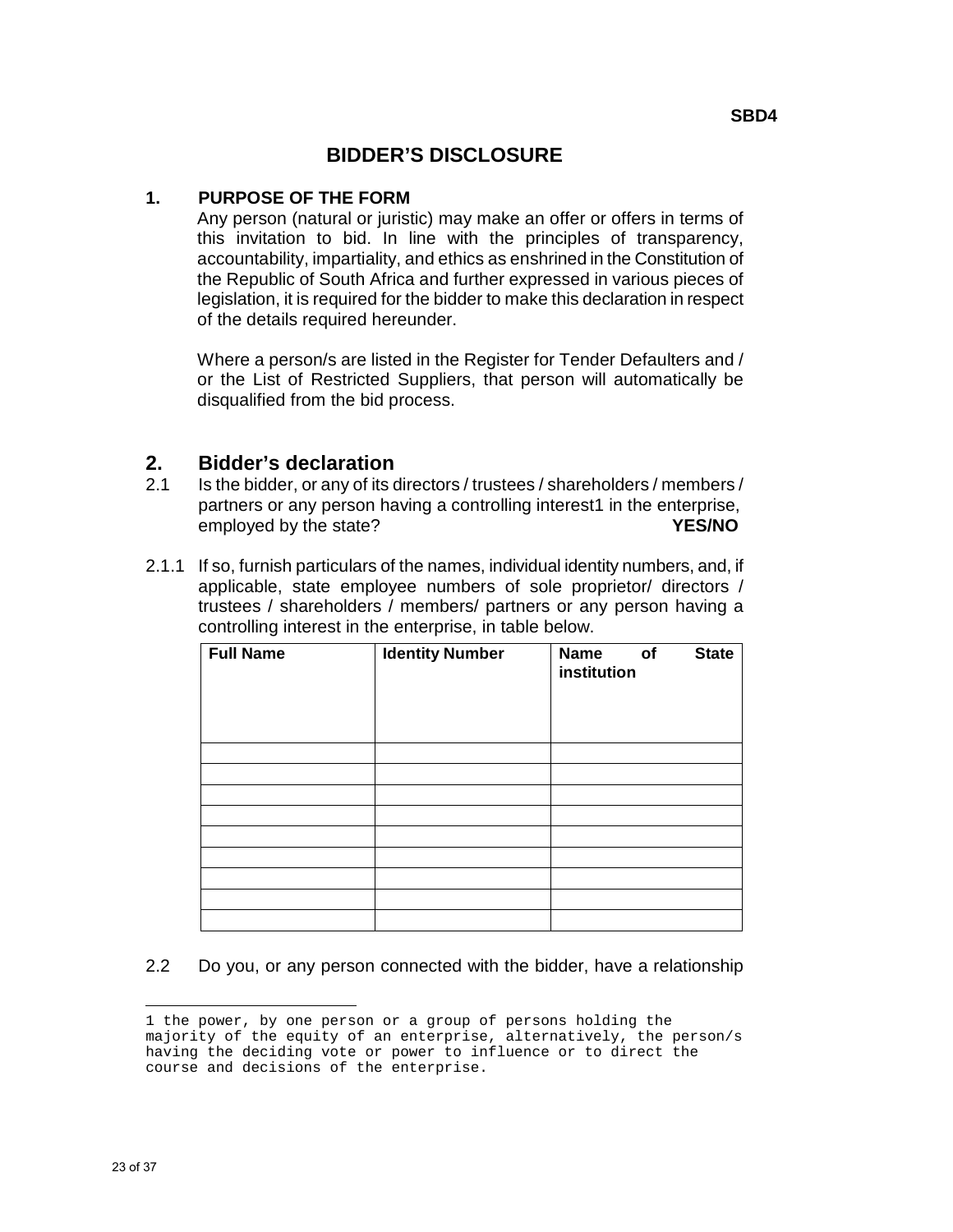**SBD4**  with any person who is employed by the procuring institution? **YES/NO**

#### 2.2.1 If so, furnish particulars:

…………………………………………………………………………………… ……………………………………………………………………………………

- 2.3 Does the bidder or any of its directors / trustees / shareholders / members / partners or any person having a controlling interest in the enterprise have any interest in any other related enterprise whether or not they are bidding for this contract? **YES/NO**
- 2.3.1 If so, furnish particulars:

……………………………………………………………………………. …………………………………………………………………………….

## **3 DECLARATION**

I, the undersigned, the undersigned, (name)……………………………………………………………………. in submitting the accompanying bid, do hereby make the following statements that I certify to be true and complete in every respect:

- 3.1 I have read and I understand the contents of this disclosure;
- 3.2 I understand that the accompanying bid will be disqualified if this disclosure is found not to be true and complete in every respect;
- 3.3 The bidder has arrived at the accompanying bid independently from, and without consultation, communication, agreement or arrangement with any competitor. However, communication between partners in a joint venture or consortium2 will not be construed as collusive bidding.
- 3.4In addition, there have been no consultations, communications, agreements or arrangements with any competitor regarding the quality, quantity, specifications, prices, including methods, factors or formulas used to calculate prices, market allocation, the intention or decision to submit or not to submit the bid, bidding with the intention not to win the bid and conditions or delivery particulars of the products or services to which this bid invitation relates.
- 3.4 The terms of the accompanying bid have not been, and will not be, disclosed by the bidder, directly or indirectly, to any competitor, prior to the date and time of the official bid opening or of the awarding of the contract.
- 3.5 There have been no consultations, communications, agreements or arrangements made by the bidder with any official of the procuring

÷

<sup>2</sup> Joint venture or Consortium means an association of persons for the purpose of combining their expertise, property, capital, efforts, skill and knowledge in an activity for the execution of a contract.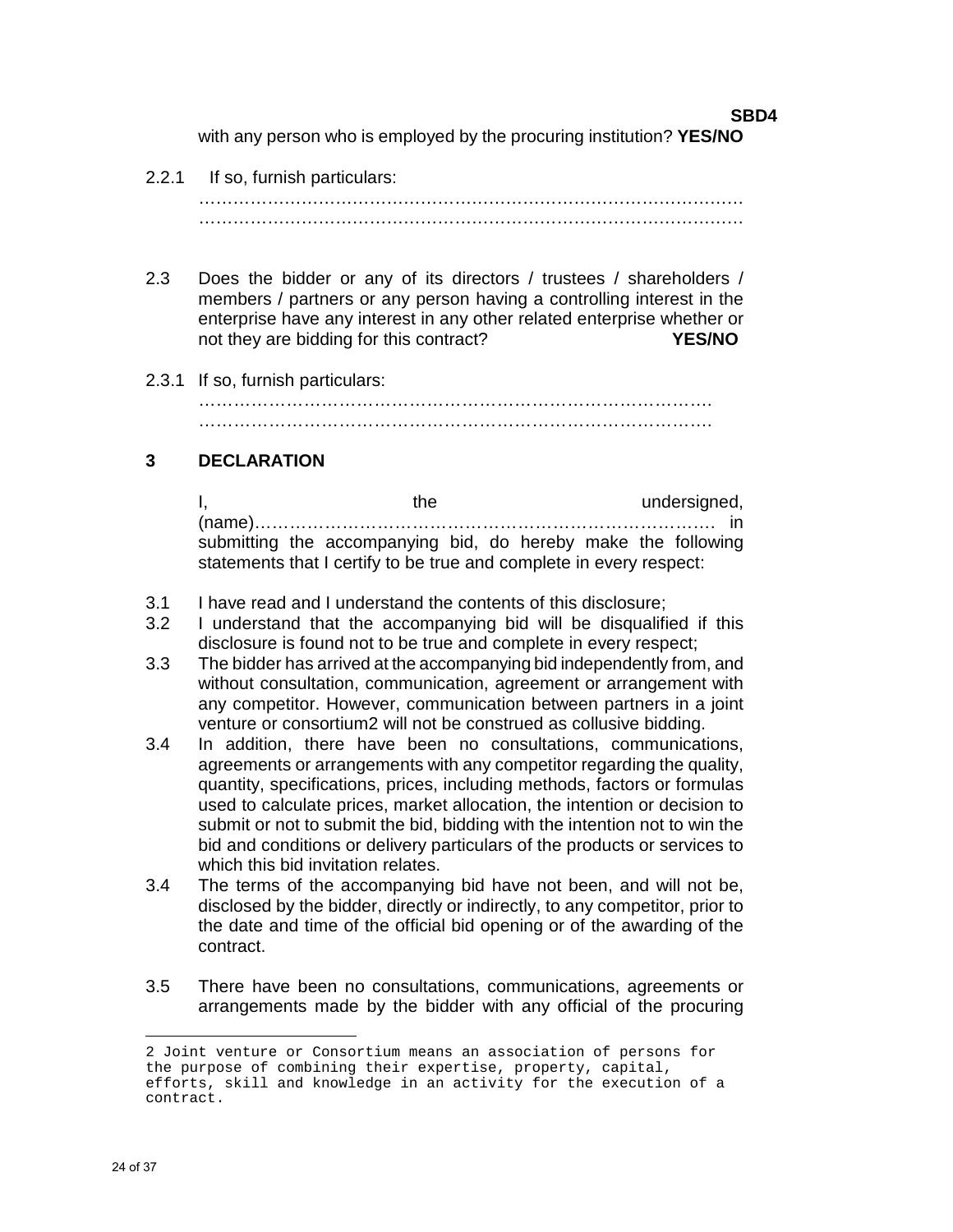institution in relation to this procurement process prior to and during the bidding process except to provide clarification on the bid submitted where so required by the institution; and the bidder was not involved in the drafting of the specifications or terms of reference for this bid.

3.6 I am aware that, in addition and without prejudice to any other remedy provided to combat any restrictive practices related to bids and contracts, bids that are suspicious will be reported to the Competition Commission for investigation and possible imposition of administrative penalties in terms of section 59 of the Competition Act No 89 of 1998 and or may be reported to the National Prosecuting Authority (NPA) for criminal investigation and or may be restricted from conducting business with the public sector for a period not exceeding ten (10) years in terms of the Prevention and Combating of Corrupt Activities Act No 12 of 2004 or any other applicable legislation.

I CERTIFY THAT THE INFORMATION FURNISHED IN PARAGRAPHS 1, 2 and 3 ABOVE IS CORRECT.

I ACCEPT THAT THE STATE MAY REJECT THE BID OR ACT AGAINST ME IN TERMS OF PARAGRAPH 6 OF PFMA SCM INSTRUCTION 03 OF 2021/22 ON PREVENTING AND COMBATING ABUSE IN THE SUPPLY CHAIN MANAGEMENT SYSTEM SHOULD THIS DECLARATION PROVE TO BE FALSE.

| Signature | Date           |
|-----------|----------------|
|           |                |
| Position  | Name of bidder |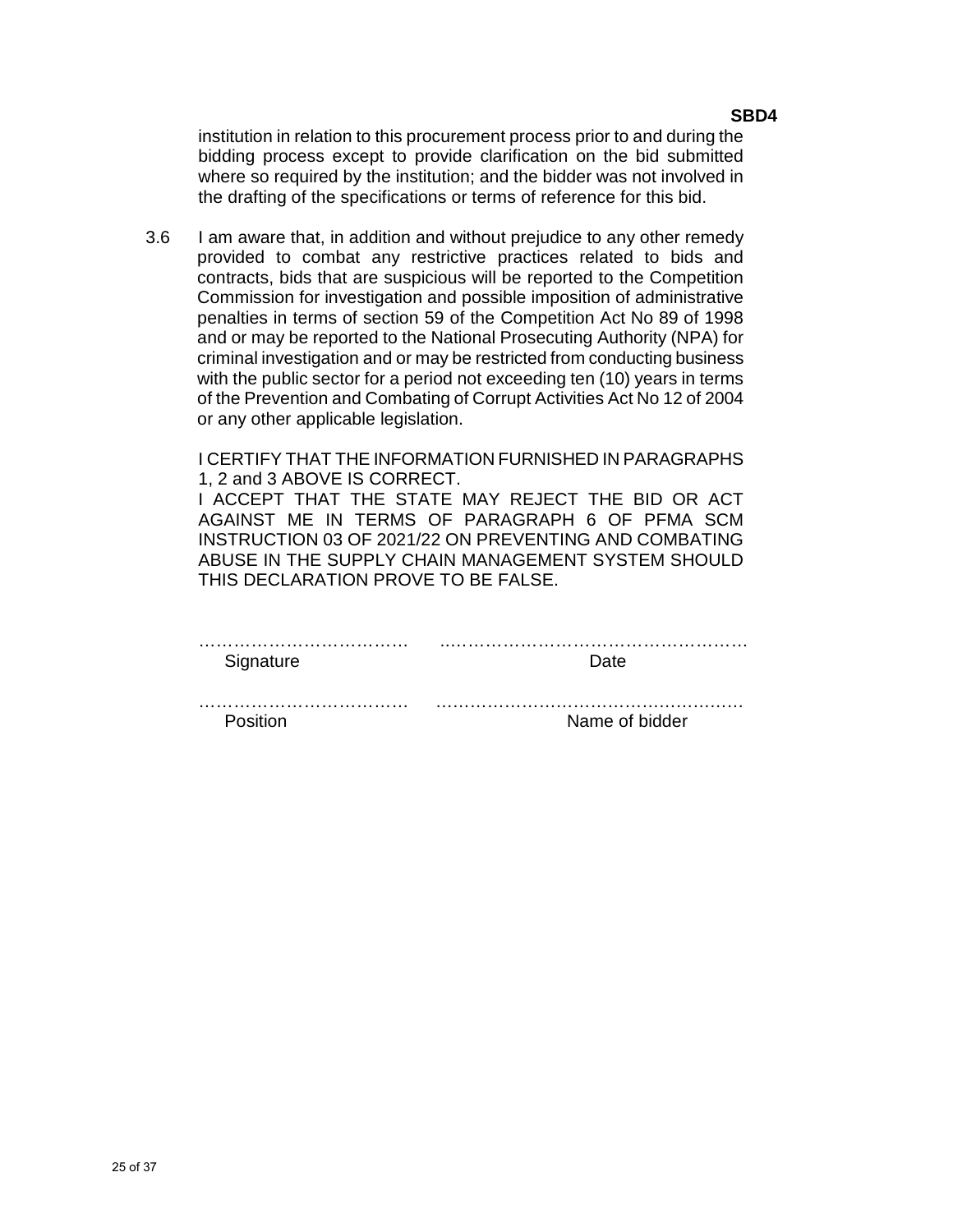This document must be signed and submitted together with your bid

## **THE NATIONAL INDUSTRIAL PARTICIPATION PROGRAMME**

## **INTRODUCTION**

The National Industrial Participation (NIP) Programme, which is applicable to all government procurement contracts that have an imported content, became effective on the 1 September 1996. The NIP policy and guidelines were fully endorsed by Cabinet on 30 April 1997. In terms of the Cabinet decision, all state and parastatal purchases / lease contracts (for goods, works and services) entered into after this date, are subject to the NIP requirements. NIP is obligatory and therefore must be complied with. The Industrial Participation Secretariat (IPS) of the Department of Trade and Industry (DTI) is charged with the responsibility of administering the programme.

## **1 PILLARS OF THE PROGRAMME**

- 1.1 The NIP obligation is benchmarked on the imported content of the contract. Any contract having an imported content equal to or exceeding US\$ 10 million or other currency equivalent to US\$ 10 million will have a NIP obligation. This threshold of US\$ 10 million can be reached as follows:
	- (a) Any single contract with imported content exceeding US\$10 million.

or

(b) Multiple contracts for the same goods, works or services each with imported content exceeding US\$3 million awarded to one seller over a 2 year period which in total exceeds US\$10 million.

or

(c) A contract with a renewable option clause, where should the option be exercised the total value of the imported content will exceed US\$10 million.

or

- (d) Multiple suppliers of the same goods, works or services under the same contract, where the value of the imported content of each allocation is equal to or exceeds US\$ 3 million worth of goods, works or services to the same government institution, which in total over a two (2) year period exceeds US\$10 million.
- 1.2 The NIP obligation applicable to suppliers in respect of sub-paragraphs 1.1 (a) to 1.1 (c) above will amount to 30 % of the imported content whilst suppliers in respect of paragraph 1.1 (d) shall incur 30% of the total NIP obligation on a *pro-rata* basis.
- 1.3 To satisfy the NIP obligation, the DTI would negotiate and conclude agreements such as investments, joint ventures, sub-contracting, licensee production, export promotion, sourcing arrangements and research and development (R&D) with partners or suppliers.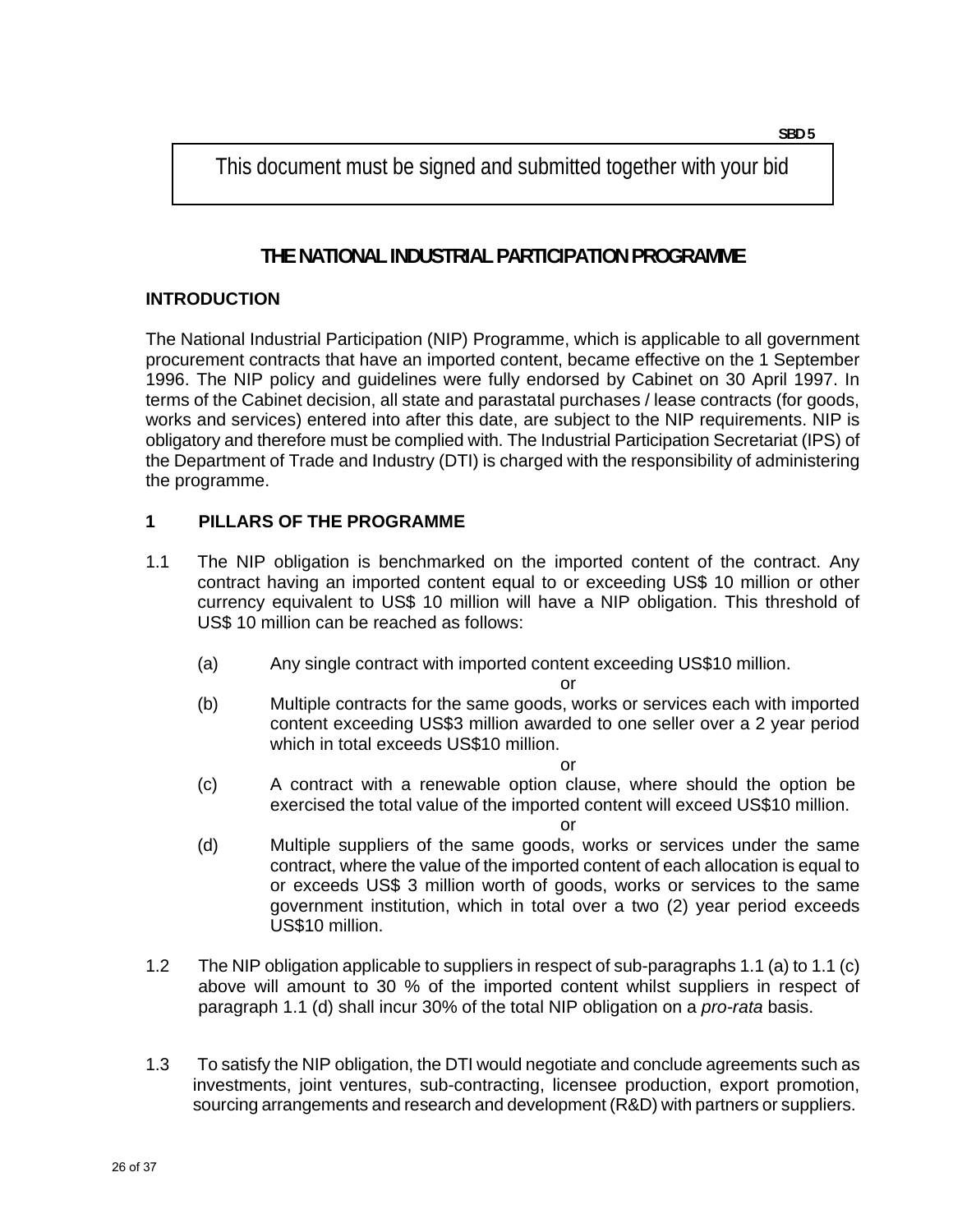1.4 A period of seven years has been identified as the time frame within which to discharge the obligation.

## **2 REQUIREMENTS OF THE DEPARTMENT OF TRADE AND INDUSTRY**

- 2.1 In order to ensure effective implementation of the programme, successful bidders (contractors) are required to, immediately after the award of a contract that is in excess of **R10 million** (ten million Rands), submit details of such a contract to the DTI for reporting purposes.
- 2.2 The purpose for reporting details of contracts in excess of the amount of R10 million (ten million Rands) is to cater for multiple contracts for the same goods, works or services; renewable contracts and multiple suppliers for the same goods, works or services under the same contract as provided for in paragraphs 1.1.(b) to 1.1. (d) above.

## **3 BID SUBMISSION AND CONTRACT REPORTING REQUIREMENTS OF BIDDERS AND SUCCESSFUL BIDDERS (CONTRACTORS)**

- 3.1 Bidders are required to sign and submit this Standard Bidding Document (SBD 5) together with the bid on the closing date and time.
- 3.2 In order to accommodate multiple contracts for the same goods, works or services; renewable contracts and multiple suppliers for the same goods, works or services under the same contract as indicated in sub-paragraphs 1.1 (b) to 1.1 (d) above and to enable the DTI in determining the NIP obligation, successful bidders (contractors) are required, immediately after being officially notified about any successful bid with a value in excess of R10 million (ten million Rands), to contact and furnish the DTI with the following information:
	- Bid / contract number.
	- Description of the goods, works or services.
	- Date on which the contract was accepted.
	- Name, address and contact details of the government institution.
	- Value of the contract.
	- Imported content of the contract, if possible.
- 3.3 The information required in paragraph 3.2 above must be sent to the Department of Trade and Industry, Private Bag X 84, Pretoria, 0001 for the attention of Mr Elias Malapane within five (5) working days after award of the contract. Mr Malapane may be contacted on telephone (012) 394 1401, facsimile (012) 394 2401 or e-mail at **Elias@thedti.gov.za** for further details about the programme.

## **4 PROCESS TO SATISFY THE NIP OBLIGATION**

- 4.1 Once the successful bidder (contractor) has made contact with and furnished the DTI with the information required, the following steps will be followed:
	- a. the contractor and the DTI will determine the NIP obligation;
	- b. the contractor and the DTI will sign the NIP obligation agreement;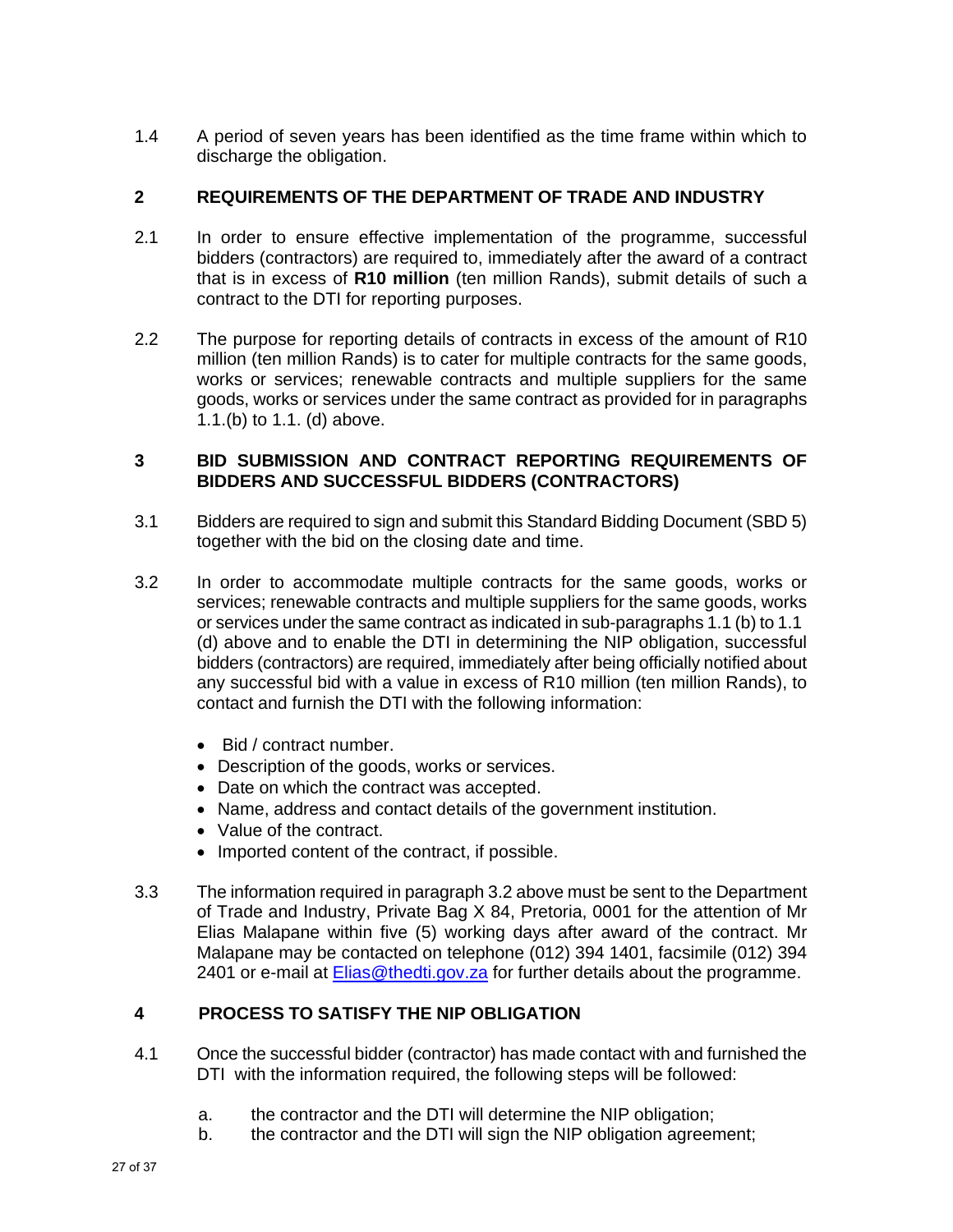- c. the contractor will submit a performance guarantee to the DTI;
- d. the contractor will submit a business concept for consideration and approval by the DTI;
- e. upon approval of the business concept by the DTI, the contractor will submit detailed business plans outlining the business concepts;
- f. the contractor will implement the business plans; and
- g. the contractor will submit bi-annual progress reports on approved plans to the DTI.
- 4.2 The NIP obligation agreement is between the DTI and the successful bidder (contractor) and, therefore, does not involve the purchasing institution.

| Bid number NDoH-04(2022/2023) | 20 JUNE 2022 @ 11:00AM |
|-------------------------------|------------------------|
|                               |                        |
|                               |                        |
|                               |                        |
|                               |                        |
|                               |                        |

Js475wc

 $\overline{1}$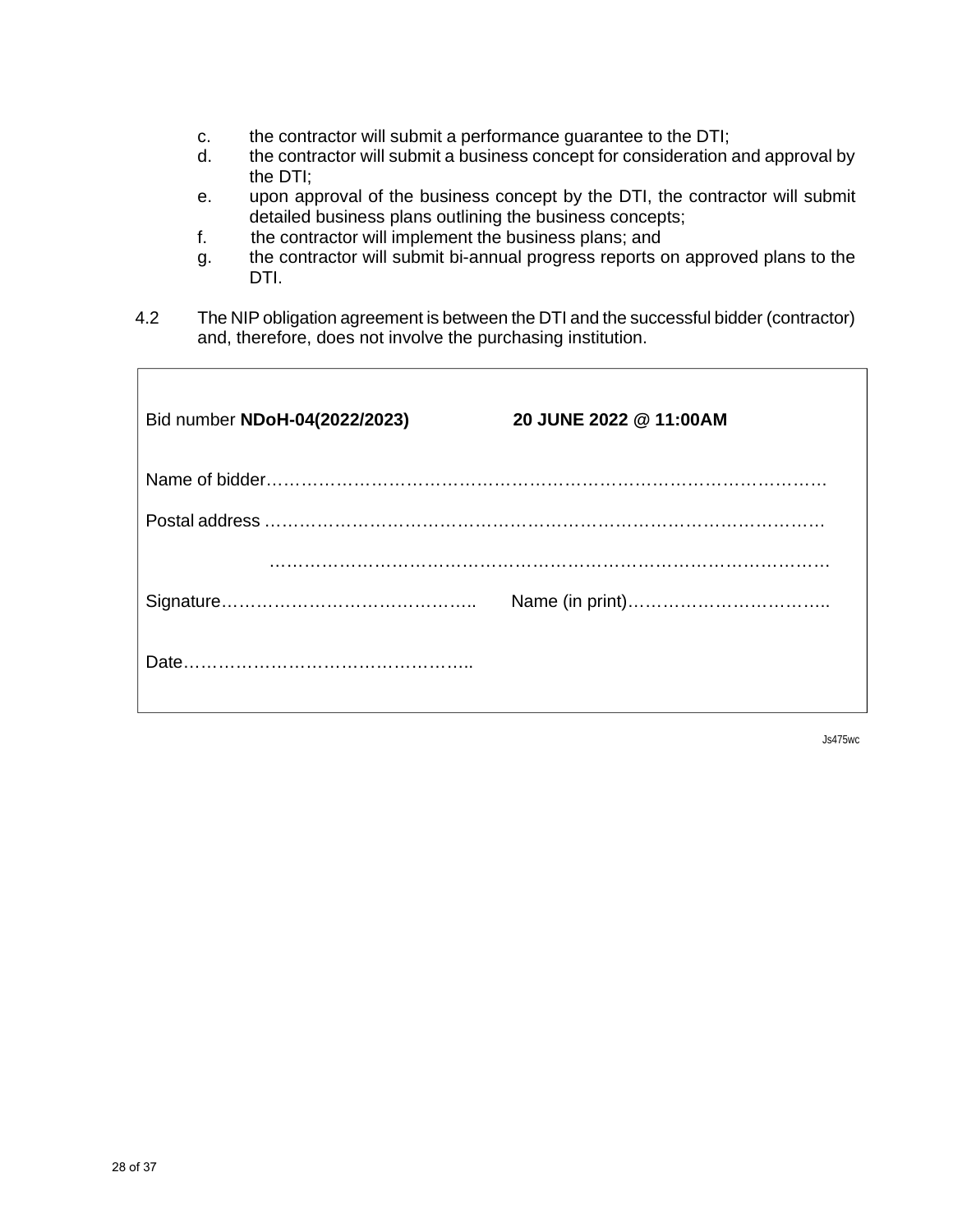#### Full specification WHO/SIF/1.R8 Revised 10 December 1999

### 1. **Specification**

#### 1.1 Description

The material shall consist of a homogeneous mixture of technical DDT, complying with the requirements of WHO specification WHO/SIT/1.R8, in a form of a fine, free-flowing, white to cream-colored powder that wets out readily on stirring into water, together with filler(s) and necessary formulants. It shall be free from visible extraneous matter and hard lumps.

#### 1.2 Chemical and physical requirements

The material, sampled from any part of the consignment (see method WHO/M/1.R1), shall comply with the requirements of section 1.1 and with the following requirements.

#### 1.2.1 p,p'-DDT content (g/kg basis)

The content of p,p'-DDT, determined by the method described in section 2.1, shall not differ from the declared content by more than the following amounts:

| Declared content                                                                         | Tolerance permitted                                        |
|------------------------------------------------------------------------------------------|------------------------------------------------------------|
| Above 100 up to 250 $q/kg$<br>Above 250 up to 500 $q/kg$<br>Above 500 g/kg $\pm$ 25 g/kg | +6% of the declared content<br>+5% of the declared content |

The average content of all samples taken shall not be lower than the declared content.

#### 1.2.2 Acidity or alkalinity

The acidity or alkalinity of the powder, determined by the method described by the CIPAC method MT 31 ( CIPAC Handbook F, p.96), shall not be higher than 2  $q/kg$  calculated as H2SO4 or 2 g/kg calculated as NaOH

#### 1.2.3 Wet sieving after heat stability treatment

Not less than 98% of the powder after heat stability treatment (section 2.3) shall pass through a 75 µm sieve when tested by the CIPAC method MT 59.3 ( CIPAC Handbook F, p.179 ).

#### 1.2.4 Suspensibility after heat stability treatment

In WHO standard hard water. When tested by the method described in section 2.2, a minimum of 60% of the p,p'-DDT (10.8 g/L) shall be in suspension 30 minutes after agitating a suspension containing 18 g/L of p,p'-DDT; prepared in standard WHO hard water from the powder subjected to the heat stability treatment described in section 2.3.

#### 1.2.5 Persistent foam

In WHO standard soft water, when tested by the CIPAC method MT 47.2 ( CIPAC Handbook F, p.152 ) a maximum of 60 mL of foam shall be observed after 1 minute.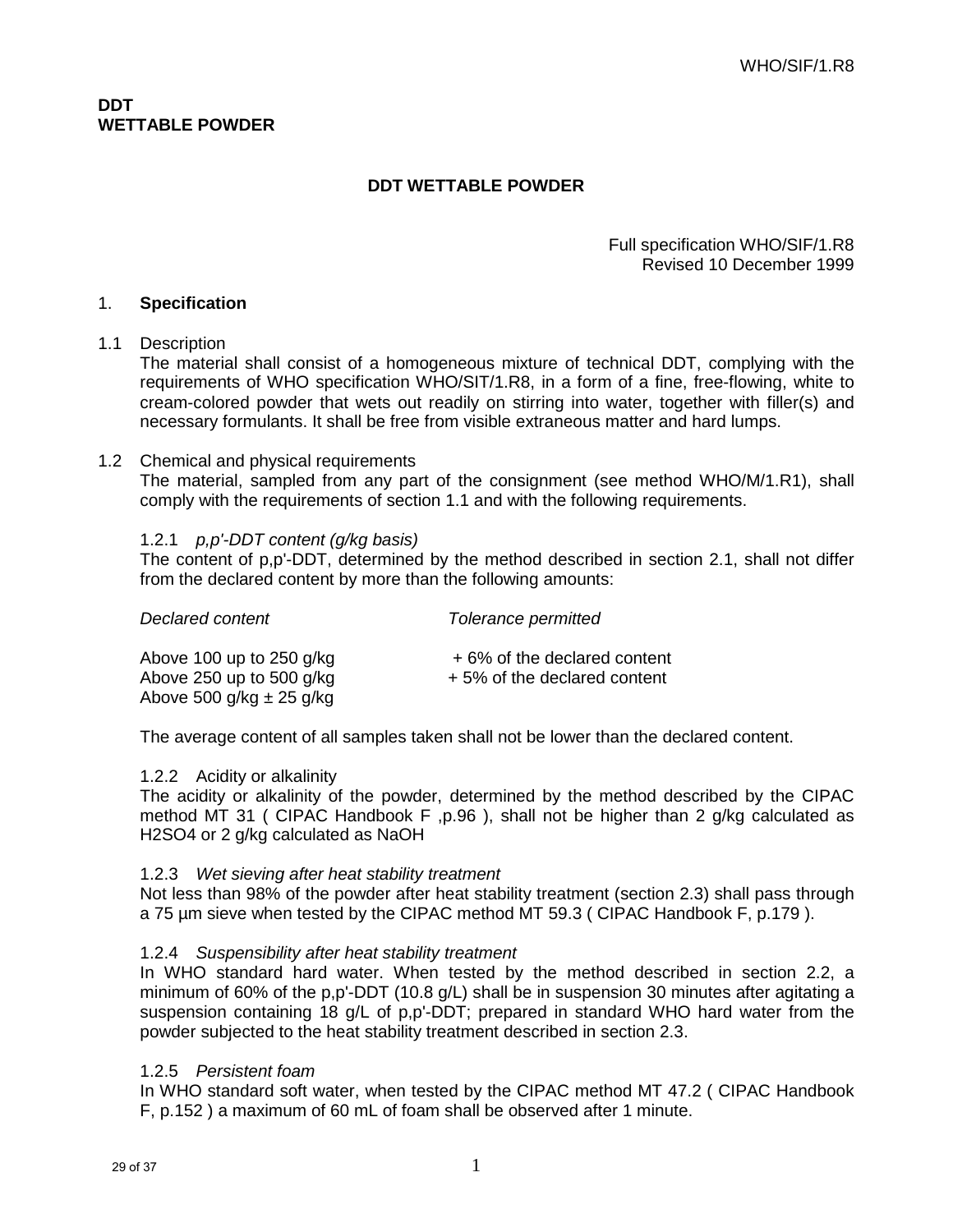## 1.2.6 Wettability

In WHO standard hard water after heat stability treatment, when tested by the CIPAC method MT 53.3 ( CIPAC Handbook F, p.164 ) the formulation shall be completely wetted in 2 min. without swirling

## 1.2.7 Heat stability

The material after treatment as described in section 2.3 shall comply with the requirements of sections 1.2.1 and 1.2.2 of this specification.

## 1.3 **Packing and marking of packages**

The DDT wettable powder shall be packed in suitable, clean drums, as specified in the order. The drums shall have a minimum capacity of 2 litres for every kilogram of DDT powder and shall contain a lining or bag of polyethylene or equivalent, with a nominal thickness of 0.1 mm. The lining or bag shall be hermetically sealed after filling.

All packages shall bear, durably and legibly marked on the container, the following:

Manufacturer's name DDT wettable powder p,p'-DDT, ... g/kg, corresponding to ... g/kg technical DDT Batch or reference number, and date of test Net weight of contents Date of manufacture Instruction of use

and the following minimum cautionary notice:

## **Keep well away from foodstuffs and animal feed and their containers.**

## 2. **Methods of determining chemical and physical properties**

## 2.1 **p,p'-DDT content**

## 2.1.1 Outline of method

The sample is dissolved in chloroform to which an internal standard is added. An aliquot is introduced into a gas-liquid chromatograph and the ratio of the response of the p,p'-DDT to that of the internal standard is determined. This is compared with the response of a standard of known purity to give the p,p'-DDT content in the sample.

## 2.1.2 Apparatus

1. Gas-liquid chromatograph. The instrument should be one that is designed for use with glass columns and that is equipped with an on-column injection system, a high-sensitivity flame-ionization detector, and electrometer having a sensitivity of at least 10-11 amperes and a drift of less than 1% per hour, and a strip-chart recorder with a range of 1 mV. It is also recommended that the instrument be equipped with a solid-state amplifier with a field-effect transistor input and an electronic digital integrator or a computer for area measurement. The integrator should have independent controls for the selection of slope sensitivities, so that start and stop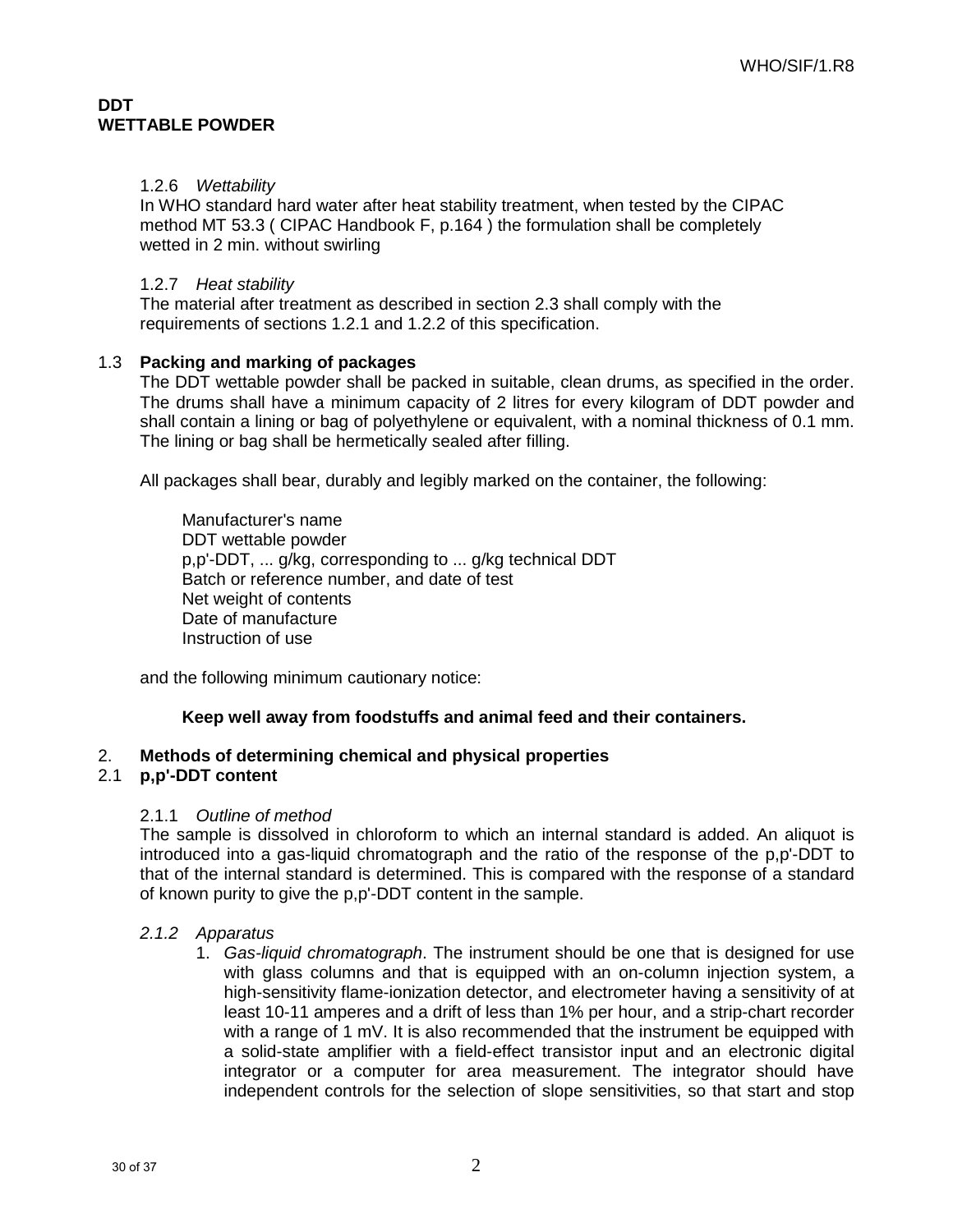integration points can be selected. An automated sample injection system also contributes significantly to the accuracy of the assay.

- 2. Chromatographic column. The column should be a borosilicate glass tube 183 cm long, 2 mm in internal diameter, and 6 mm in external diameter, bent to fit the chromatograph.
- 3. Column-packing material. Chromosorb W-HP (100-120 mesh) treated with 5% OV-210 ( or equivalent ).
- 4. Glass wool, silane-treated
- 2.1.3 Reagents

p,p'-DDT standard. Analytical grade, of known purity. Internal standard. 2,2'-dinitrobiphenyl.

2.1.4 Preparation of standard solutions

Internal standard solution. Prepare a 28 g/L solution of the internal standard in chloroform. This solution is stable for four weeks if kept tightly sealed and under refrigeration. Allow the solution to warm to room temperature before use.

p,p'-DDT calibration solutions. Weight (to the nearest 0.1 mg) about 150, 200, and 300 mg quantities of the p,p'-DDT standard directly into separate 50 mL stoppered conical flasks equipped with teflon-lined screw caps. To each flask add by pipette 5 ml of internal standard solution and 20 mL of chloroform. Cap each flask tightly and gently swirl the contents of each flask for 1 minute using a rotational motion of the wrist. Allow each flask to stand at least 5 minutes and then shake for 1 minute, either by hand or using a reciprocal shaker. Ensure that no leaking occurs around the cap. Allow each flask to stand for 30 minutes. Label the three calibration solutions "A", "B", and "C", respectively.

Solution B is the working calibration solution for gas chromatography; solutions A and C are used to check the linearity of the gas chromatograph (section 2.1.6) and to guard against weighing error in the preparation of the working calibration solution. These solutions are stable for 4 weeks if kept tightly sealed and under refrigeration. Allow the solutions to warm to room temperature before use. The supply of solution B can be replenished from time to time without preparing new supplies of solutions A and C, provided the linearity specifications described in section 2.1.6 can be met.

## 2.1.5 Operating conditions for gas liquid chromatography

The temperatures, gas flow rates, and retention times given below are typical values and may have to be adjusted to obtain optimum results from a given apparatus.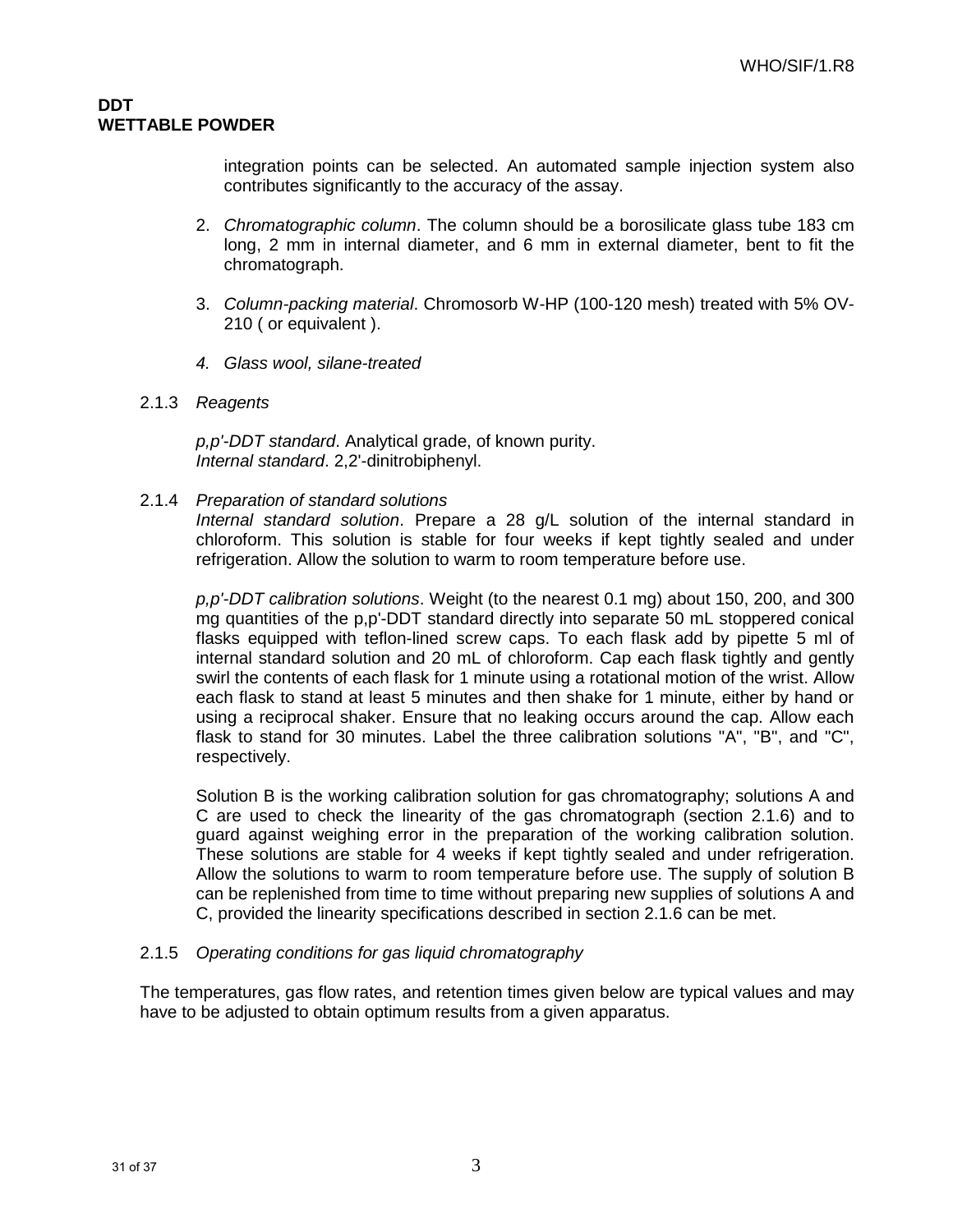| <b>Temperatures</b>              |             |
|----------------------------------|-------------|
| Oven                             | 170°C       |
| Injection port                   | 250℃        |
| Flame-ionization detector        | 275°C       |
| Gas flow rates                   |             |
| Hydrogen                         | 30 mL/min.  |
| Air                              | 300 mL/min. |
| Carrier gas (helium or nitrogen) | 30 mL/min.  |
| <b>Retention times</b>           |             |
| p,p'-DDT peak                    | 12.4 min.   |
| Internal standard peak           | 19.5 min.   |

#### 2.1.6 Linearity check

The gas-liquid chromatograph should be checked for linearity at least once a week, and the same check should be carried out whenever new calibration solutions are prepared and whenever a column, new or used, is installed in the instrument.

Using the digital integration for peak area measurements, determine the appropriate attenuation setting and the quantity (between 2 and 4  $\mu$ L) of calibration solution B. The attenuation setting quantity determined should be used for all samples and calibration solutions in the set.

Inject triplicate aliquots of appropriate volume (as determined above) of calibration solutions A, B, and C into the gas-liquid chromatograph, determine the response ratio for each injection, and average the resulting ratios for each solution. Divide the average response ratio for each solution by the corresponding p,p'-DDT content (in mg) and compare the resulting response factors. These factors should agree to within 2%. Failure to meet this requirement indicates either a weighing error in the preparation of one of the calibration solutions or instrumental difficulties, which must be corrected before proceeding with the analysis of samples.

## 2.1.7 Sample preparation and analysis

Weigh (to the nearest 0.1 mg) a quantity of the sample containing about 200 mg of active ingredient (p,p'-DDT) into a 50 mL stoppered conical flask equipped with teflonlined screw cap (to estimate the amount of sample which must be taken, consider the nominal percentage of technical DDT for the formulation and assume 720 g/kg p,p'DDT in the technical material). To the flask, add by pipette 5 mL of internal standard solution and 20 mL of chloroform. Cap the flask tightly and gently swirl the contents for 1 minute using a rotational motion of the wrist. Allow the flask to stand at least 5 minutes and then shake for 1 minute, either by hand or using a reciprocal shaker. Ensure that no leaking occurs around the cap. Allow the flask to stand for 30 minutes. Take a 10 mL aliquot centrifuge or filter before injection.

Inject duplicate aliquots of appropriate volume (as determined in section 2.1.6) of calibration solution B. The response ratios should agree to within 2%. If this precision limit is not met, inject two more aliquots of the solution. Failure to meet the precision requirement with the second pair of injections indicates instrumental difficulties, which must be resolved before proceeding with the analyses.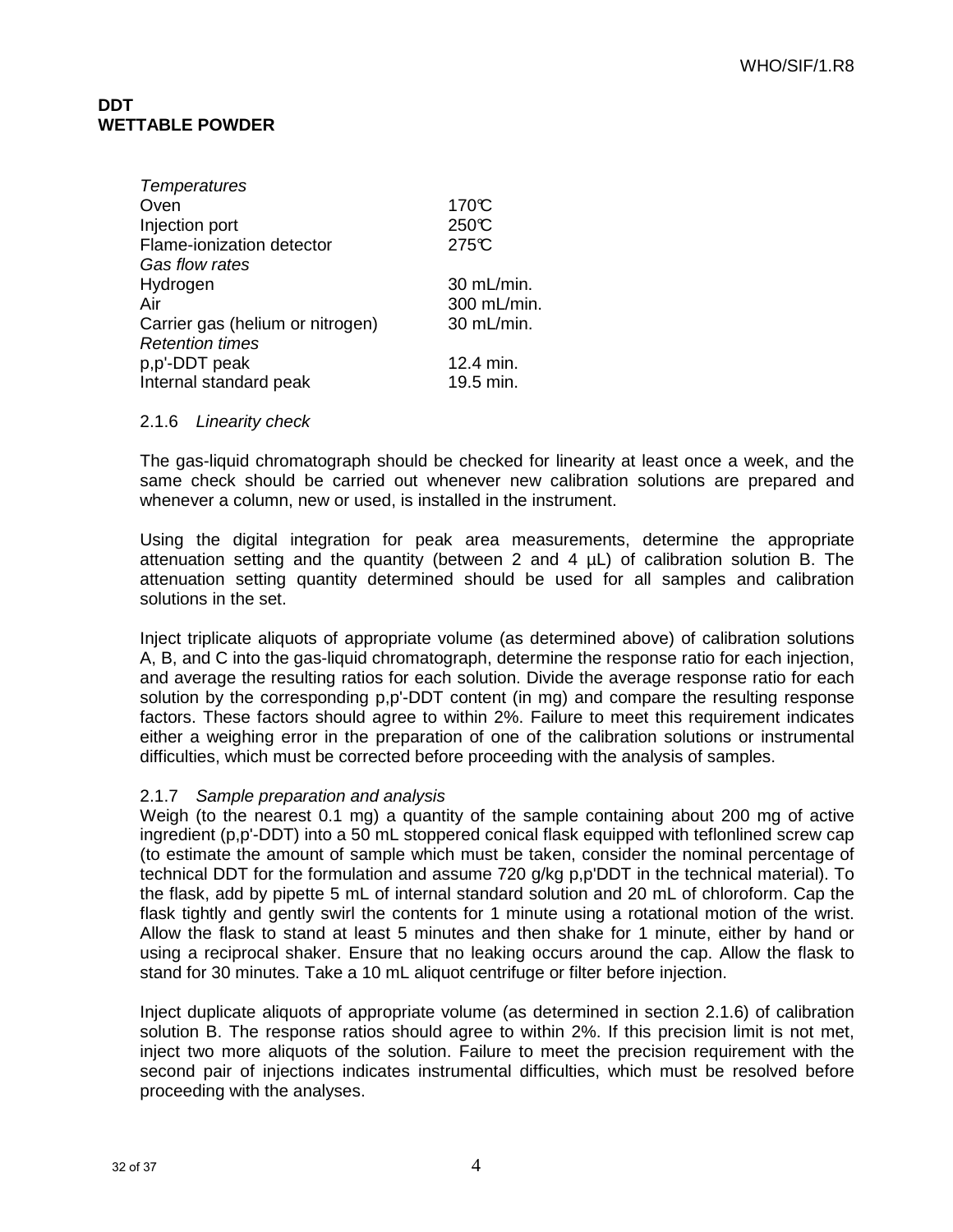Inject duplicate aliquots of the sample solution, using the same volume as that used in the preceding step. The precision considerations discussed in the preceding step apply here also. Average the response ratios for each sample solution.

In a series of analyses, after every two sample solution injections, inject duplicate aliquots of calibration solution B. Average the response ratios of the calibration solution injections immediately before and after the sample solution injections.

Use this average to calculate the p,p'-DDT content of the sample.

2.1.8 Calculation

For each injection, the response ratio r is given by the equation:

area of p,p ' -DDT peak

 $r = \_$ 

area of internal standard peak

p, p  $'$ -DDT content (q/kg) =  $r_2$  x m<sub>1</sub> x P

\_\_\_\_\_\_\_\_\_\_\_\_\_  $r_1$  x  $m_2$ 

 $r_1$  = average response ratio for calibration solution B  $r<sub>2</sub>$  = average response ratio for sample solution  $m_1$  = mass (g) of p,p'-DDT standard in the calibration solution B  $m<sub>2</sub>$  = mass (g) of sample taken  $P =$  purity of p,p'-DDT standard (g/kg)

## 2.2 Suspensibility

## 2.2.1 Outline of method

A suspension of known concentration of p,p'-DDT in WHO standard hard water is prepared, poured into a 250 mL graduated cylinder, maintained at a constant temperature and allowed to remain undisturbed for 30 minutes. The top 9/10ths are drawn off and the content of p,p'- DDT in the bottom 1/10th is determined, so allowing to evaluate the active ingredient mass still in suspension after 30 minutes.

## 2.2.2 Apparatus

- 1. A 250 mL graduated cylinder with a ground-glass stopper and a distance of 20- 21.5 cm between the bottom and the 250 mL calibration mark.
- 2. A glass tube, about 40 cm long and about 5 mm in internal diameter, pointed at one end to an opening of 2-3 mm, the other end being connected to a suitable source of suction.

## 2.2.3 Reagent

WHO standard hard water. See method WHO/M/29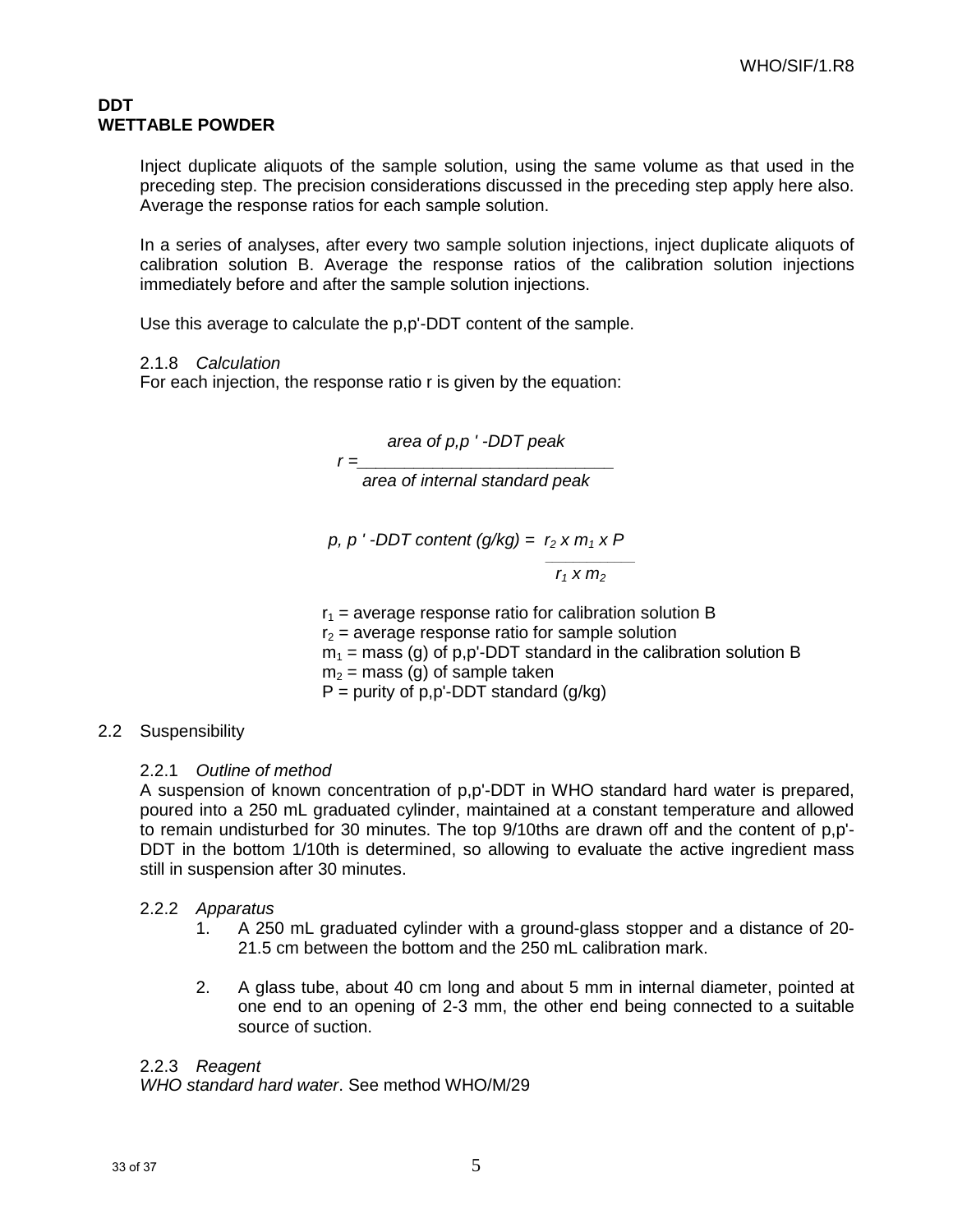### 2.2.4 Procedure

Weigh (to the nearest 10 mg) into a 100 mL beaker an amount of the sample to form 250 ml of a suspension containing 18 g/L of p,p'-DDT. Add a volume of water2 at 30 + 2°C equal to at least twice the mass of the sample taken. Allow to stand for 30 seconds and then stir by hand for 30 seconds with a glass rod 4-6 mm in diameter at not more than 4 revolutions per second, making no deliberate attempt to break up any lumps. Then immediately transfer the mixture quantitatively to the 250 mL graduated cylinder, using water at 30 +  $2\mathfrak{C}$  for rinsing and again avoid mechanical disintegration of lumps.

Immediately add sufficient water at  $30 + 2C$  to bring the volume to the 250 mL mark. Stopper the cylinder and mix by inverting and righting it 30 times at a rate of one complete cycle every 2 seconds. This operation should be carried out as smoothly as possible, keeping the axis of rotation fixed. Allow the graduated cylinder to stand for 30 minutes in a water-bath at 30  $+$ 2°C, taking care that the bath is free from vibrati ons. Should excessive flocculation occur during the test, the material is unsatisfactory.

At the end of the 30 minutes settling period, insert the glass tube into the cylinder and, with a minimum of disturbance, withdraw nine-tenths of the suspension (i.e. 225 mL) during 10-15 seconds by means of the suction tube. This is achieved by maintaining the tip of the glass tube just below the sinking top level of the suspension. Discard the suspension withdrawn.

Determine the mass of p,p'-DDT in the retained bottom one-tenth of the suspension, including the sediment, by transferring it quantitatively with water into a tared large evaporating dish (w'g). Evaporate the water by heating on a boiling water-bath. Remove the dish as soon as the last traces of water have evaporated. Dry in an oven at  $100\mathfrak{C}$  for 15 minutes. Cool and reweigh (w g).

Alternatively, evaporate the water by heating in at oven at about 100°C. Remove the dish from the oven as soon as the last traces of water have evaporated in order to avoid overheating the sample. Cool and reweigh (w g).

 $m =$  mass of residue (in g) = w -w'

 $w =$  mass of the evaporating dish containing the residue (in g)

 $w'$  = mass of the evaporating dish (in g).

Homogenize carefully the residue. Transfer a quantity of sample containing about 200 mg of p,p'-DDT3 weighed to the nearest 0.1 mg to a 50 mL stoppered conical flask equipped with teflon-lined screw cap. Add by pipette 5 mL of internal standard solution and 20 mL of chloroform and continue as described in section 2.1.8.

Calculate the p,p'-DDT content (p g/kg) according to section 2.1.9. The total mass of p,p'-DDT (m1) in the retained bottom one-tenth of the suspension is:

\_\_\_\_\_\_\_\_\_\_\_\_\_\_\_\_\_\_\_\_

 $2$  Whenever water is mentioned in this section, use WHO standard hard water.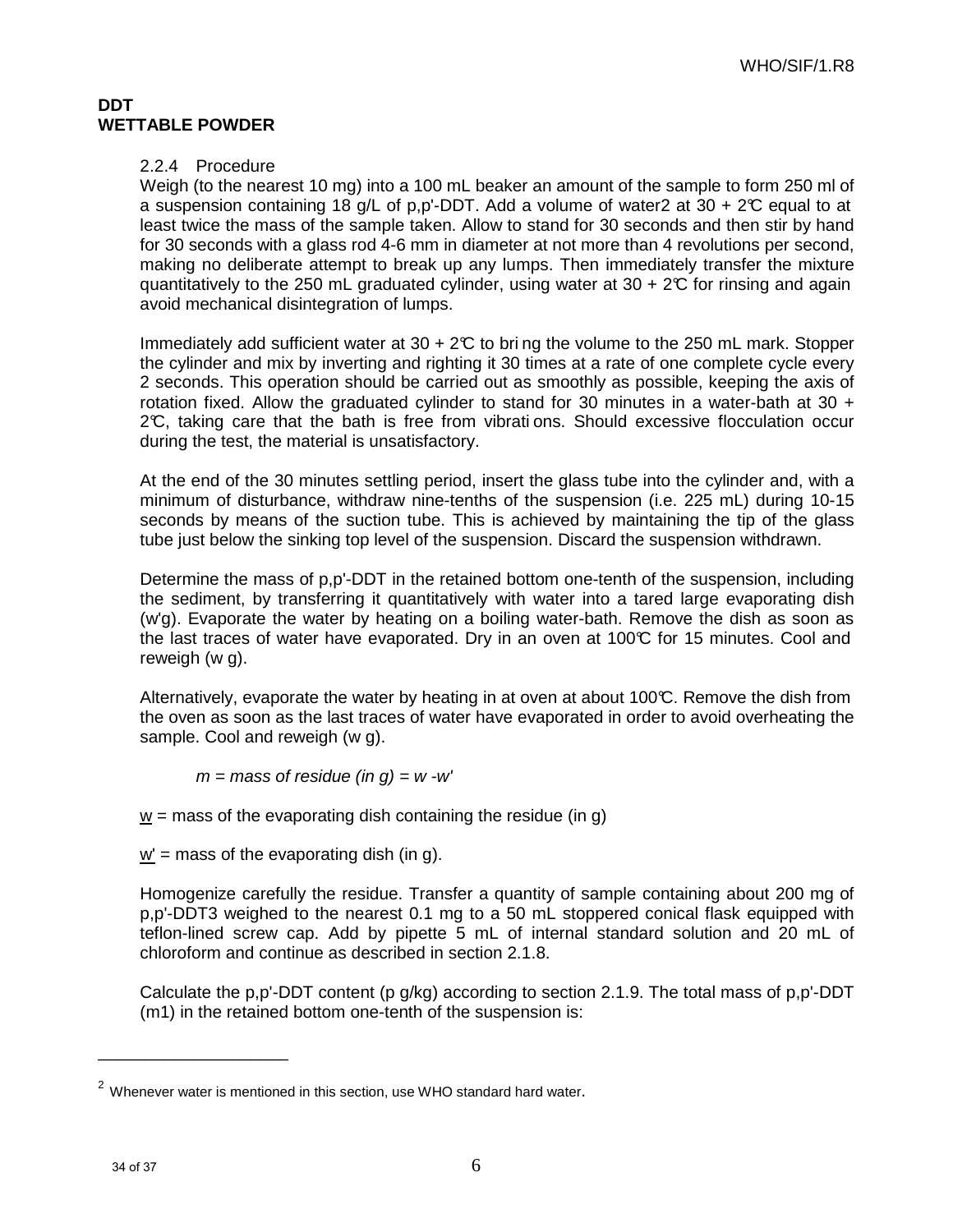$$
m_1 = \frac{p \times m}{1000}
$$

where:  $m =$  mass of residue (g) determined here above.

#### 2.2.5 Calculation

From the value obtained in section 2.1 for the content of p,p'-DDT (g/kg), calculate the mass of p,p'-DDT (m2) in the initial sample taken for the suspensibility test.

$$
\text{Suspensibility } (\%) = \frac{\frac{(m2 - m1) \times 111.1}{m2}}{m2}
$$

where:  $m_1$  = total mass of p,p'-DDT in the retained bottom one-tenth of the suspension (g).

 $m<sub>2</sub>$  = mass of p,p'-DDT in the initial sample (g).

2.3 Heat stability treatment

\_\_\_\_\_\_\_\_\_\_\_\_\_\_\_\_\_\_\_\_\_\_\_\_\_\_\_

 $54^{\circ}$  ± 2°C for 14 days ( CIPAC method MT 46.1, CIPA C Handbook F, p.149), unless other temperatures and times are requested ( FAO Manual on the development and use of FAO specifications for plant protection products, n°14 9, p.33).

After completion of the heat stability treatment, the samples should not be exposed to heat, bright sunshine , or atmospheric humidity.

If required the test should be conducted in a commercial type pack

 $3$  The sample weight should be 555 mg assuming that the declared content of the formulation is 500 g/kg of technical DDT with p,p'-DDT content of 720 g/kg. But if segregation between p,p'-DDT and formulants occurs during the sedimentation, the sample weight has to be adapted accordingly.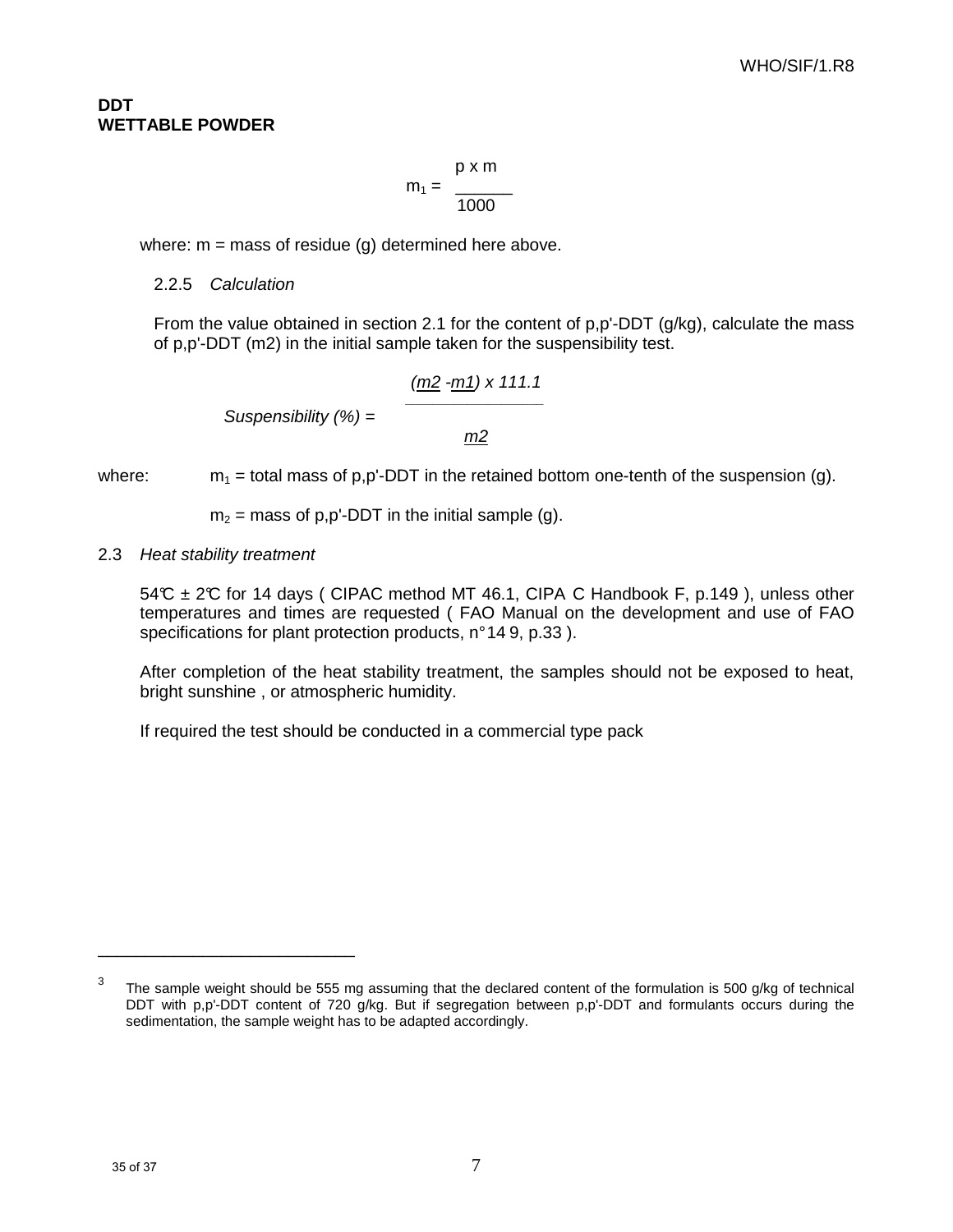## **SPECIFICATION**

## **SUPPLY OF DDT WETTABLE POWDER FOR MALARIA VECTOR CONTROL 2022/2023**

|          |    |                                                                                                                                                                                       | <b>OFFER</b> |
|----------|----|---------------------------------------------------------------------------------------------------------------------------------------------------------------------------------------|--------------|
| 1.       |    | DDT 75% wettable powder formulation is required.                                                                                                                                      |              |
| 2.<br>3. |    |                                                                                                                                                                                       |              |
| 4.       |    | The tenderer must supply two identical samples of DDT, 1kg each, which will represent                                                                                                 |              |
|          |    | the product, the samples must be sent for testing to the SABS - South African Bureau                                                                                                  |              |
|          |    | Standards). The tenderer will be liable for the costs pertaining to the testing of the                                                                                                |              |
|          |    | samples.                                                                                                                                                                              |              |
|          |    | The SABS contact person is:<br>Acting Manager: Mr Barnard Molalatladi<br><b>Pharmaceutical Chemistry Department</b><br>Pharmachem@sabs.co.za<br>Tel: +27(12) 428 6812  www.sabs.co.za |              |
| 5.       |    | The receipt of delivery to the SABS must be submitted with the tender document.                                                                                                       |              |
| 6.       |    | The following information must be supplied:                                                                                                                                           |              |
|          | a. | Country of manufacture of technical DDT.                                                                                                                                              |              |
|          | b. | Country of formulation of the DDT 75% wettable                                                                                                                                        |              |
|          |    | powder formulation.                                                                                                                                                                   |              |

## 7. **NOTES**

- 6.1 DDT was exempted from import tax since 1991.
- 6.2 The tests results will be submitted directly from the SABS to the National Department of Health, and no test results will be communicated to tenderers by the SABS. Payment for the testing of the DDT samples is the supplier's responsibility and should be made directly to the SABS.